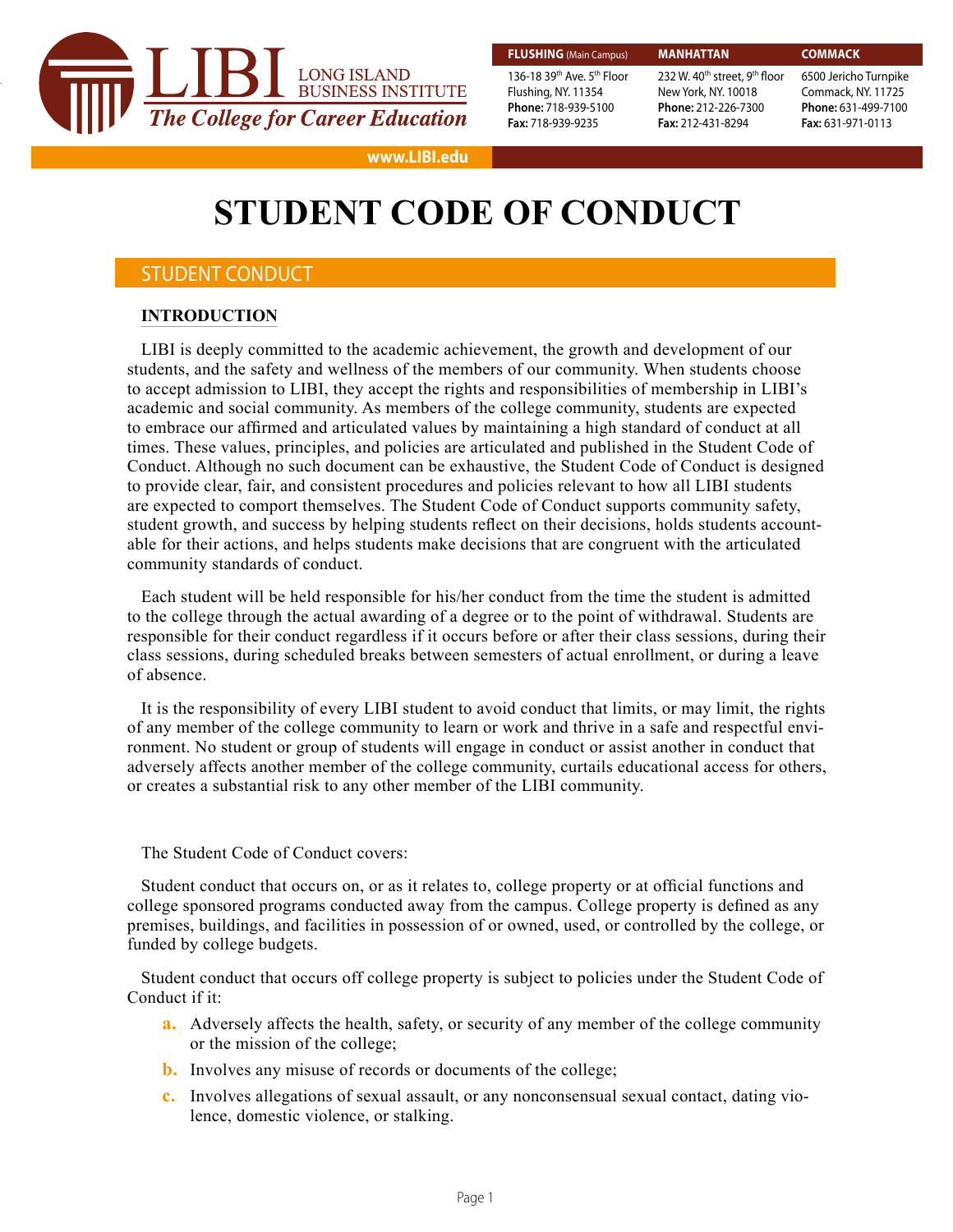#### **DEFINITIONS**

All policies in this document apply equally to all members of the LIBI community. The following selected terms are defined in an effort to facilitate a more thorough understanding of the institutional Code of Conduct and policies herein.

**"Accused"** refers to a person alleged to have violated the Student Code of Conduct who has not yet entered LIBI's judicial/conduct process.

**"Advisor"** means a support person who accompanies a respondent or reporting individual for the limited purpose of providing support, advisement and guidance in cases involving sexual assault, domestic violence, dating violence, stalking, or any other sexual misconduct. A support person may not directly address the hearing panel, question witnesses, or otherwise actively participate in the student conduct process (refer to full policy in the **Enough is Enough Sexual** [Assault Special Section\)](https://issuu.com/longislandbusinessinstitute/docs/enough_is_enough_-_ff?e=15759193/61367658).

"Affirmative consent" is a knowing, voluntary and mutual decision among all participants to engage in sexual activity. Consent can be given by words or actions, as long as those words or actions create clear permission regarding willingness to engage in the sexual activity. Silence or lack of resistance, in and of itself, does not demonstrate consent. The definition of consent does not vary based upon a participant's sex,sexual orientation, gender identity, or gender expression. Consent to any sexual act or prior consensual sexual activity between or with any party does not necessarily constitute consent to any other sexual act. Consent is required regardless of whether the person initiating the act is under the influence of drugs and/or alcohol. Consent maybe initially given but withdrawn at any time. Consent cannot be given when a person is incapacitated, which occurs when an individual lacks the ability to knowingly choose to participate in sexual activity. Incapacitation may be caused by the lack of consciousness or being asleep, being involuntarily restrained, or if an individual otherwise cannot consent. Depending on the degree of intoxication, someone who is under the influence of alcohol, drugs, or other intoxicants may be incapacitated and therefore unable to consent. Consent cannot be given when it is the result of any coercion, intimidation,force, or threat of harm. When consent is withdrawn or can no longer be given, sexual activity must stop (refer to full policy in the [Enough is Enough Sexual Assault Special Section\)](https://issuu.com/longislandbusinessinstitute/docs/enough_is_enough_-_ff?e=15759193/61367658).

**"Amnesty"** The health and safety of every student at LIBI is of utmost importance.

LIBI recognizes that students who have been drinking and/or using drugs (whether such use is voluntary or involuntary) at the time that violence, including but not limited to domestic violence, dating violence, stalking, or sexual assault occurs may be hesitant to report such incidents due to fear of potential consequences for their own conduct.

LIBI strongly encourages students to report domestic violence, dating violence, stalking, or sexual assault to institution officials. A bystander acting in good faith or a reporting individual acting in good faith that discloses any incident of domestic violence, dating violence, stalking, or sexual assault to LIBI's officials or law enforcement will not be subject to LIBI's code of conduct action for violations of alcohol and/ or drug use policies occurring at or near the time of the commission of the domestic violence, dating violence, stalking, or sexual assault. (Refer to full policy in the [Enough is Enough Sexual Assault Special](https://issuu.com/longislandbusinessinstitute/docs/enough_is_enough_-_ff?e=15759193/61367658)  [Section\)](https://issuu.com/longislandbusinessinstitute/docs/enough_is_enough_-_ff?e=15759193/61367658)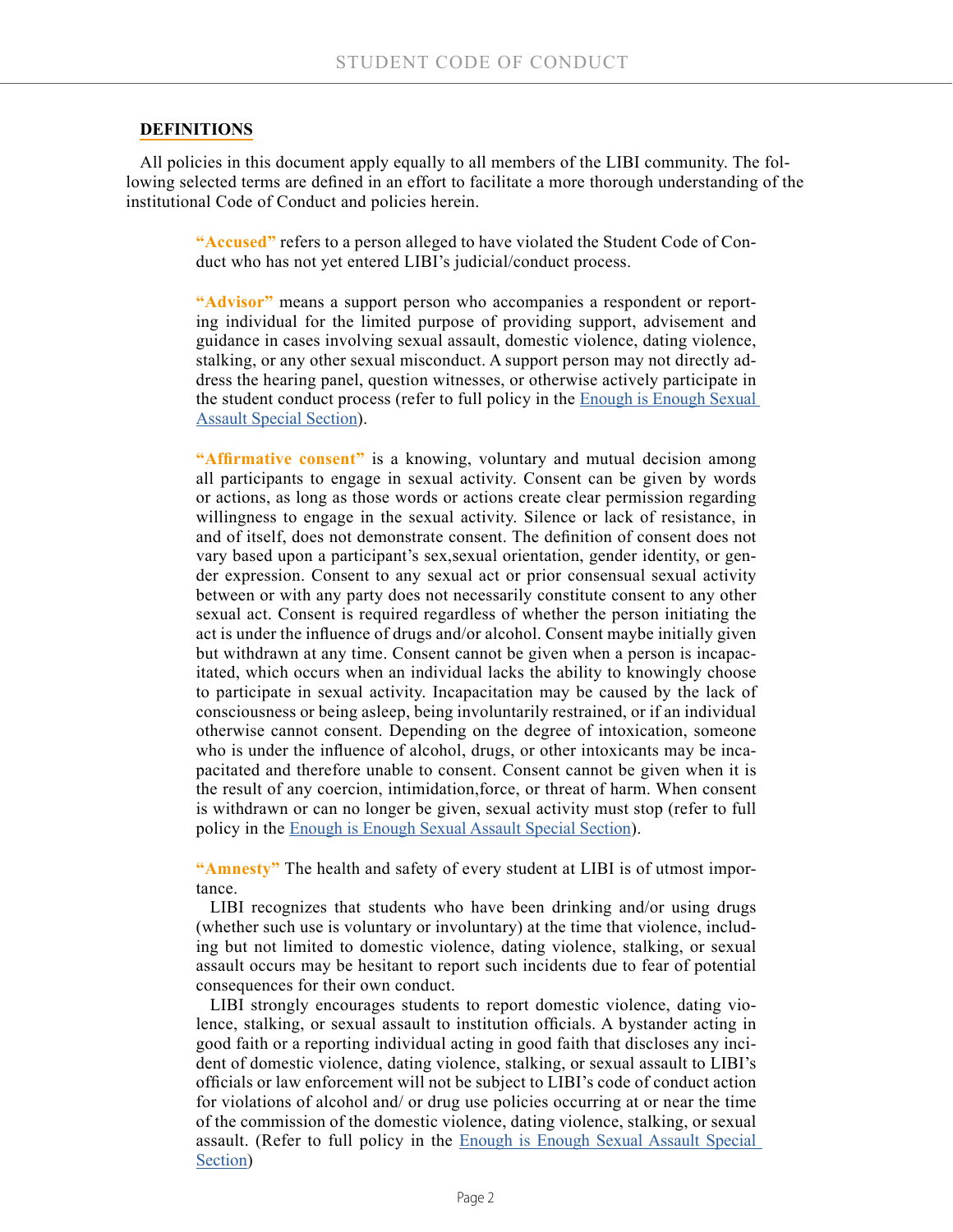**Arrests and Referrals for Disciplinary Action for Weapons** will occur when individuals are found responsible for carrying, possessing, selling drugs or alcohol, or weapons. Violations of law involving drug abuse, weapons, and liquor law violations will be referred to law enforcement.

**"Assault"** refers to intentionally inflicting bodily harm upon any person; taking reckless action that results in harm to any person; or threatening by any means of transmission the use of force to harm or injure any person.

**"Bystander"** shall mean a person who observes a crime, impending crime, conflict, potentially violent or violent behavior, or conduct that is in violation of rules or policies of LIBI (refer to full policy in the [Enough is Enough Sexual](https://issuu.com/longislandbusinessinstitute/docs/enough_is_enough_-_ff?e=15759193/61367658)  [Assault Special Section\)](https://issuu.com/longislandbusinessinstitute/docs/enough_is_enough_-_ff?e=15759193/61367658).

**"Bystander intervention"** are safe and positive actions to prevent harm or intervene when there is a risk posed to another person. Bystander intervention includes recognizing situations of potential harm, identifying safe and effective intervention options, and taking action to intervene (refer to full policy in the [Enough is Enough Sexual Assault Special Section](https://issuu.com/longislandbusinessinstitute/docs/enough_is_enough_-_ff?e=15759193/61367658)).

**"Business day"** means any day except any Saturday, any Sunday, any day which is a federal legal holiday in the United States or any day on which banking institutions in the State of New York are authorized or required by law or other governmental action to close. Typically, the day covers the period from 9 a.m. to 5 p.m.

**"Code of conduct"** shall mean the written policies adopted by an institution governing student behavior, rights, and responsibilities while such student is matriculated in LIBI.

**"College"** refers to the Long Island Business Institute, or LIBI, and includes the main campus and all other LIBI locations, academic and non-academic departments and academic programs.

**"College official"** refers to any person employed by LIBI to perform administrative or instructional duties.

**"College premises"** includes all land, buildings, facilities, and other property in the possession of or owned, used, or controlled by the College, either solely or in conjunction with another entity.

**"College-sponsored activity"** refers to any authorized activity on or off LIBI's premises that is held, sponsored, or supervised by the college or by any student clubs or associations.

**"Complainant"** alternatively referred to as **"Reporting individual"** refers to any person who makes a complaint or reports a violation of the Student Code of Conduct or any other college policy.

**"Confidentiality"** means the condition of not wishing to have information passed on to anyone else. Confidentiality may be offered by an individual who is not required by law to report known incidents of sexual assault or other crimes to institution officials, in a manner consistent with state and federal law,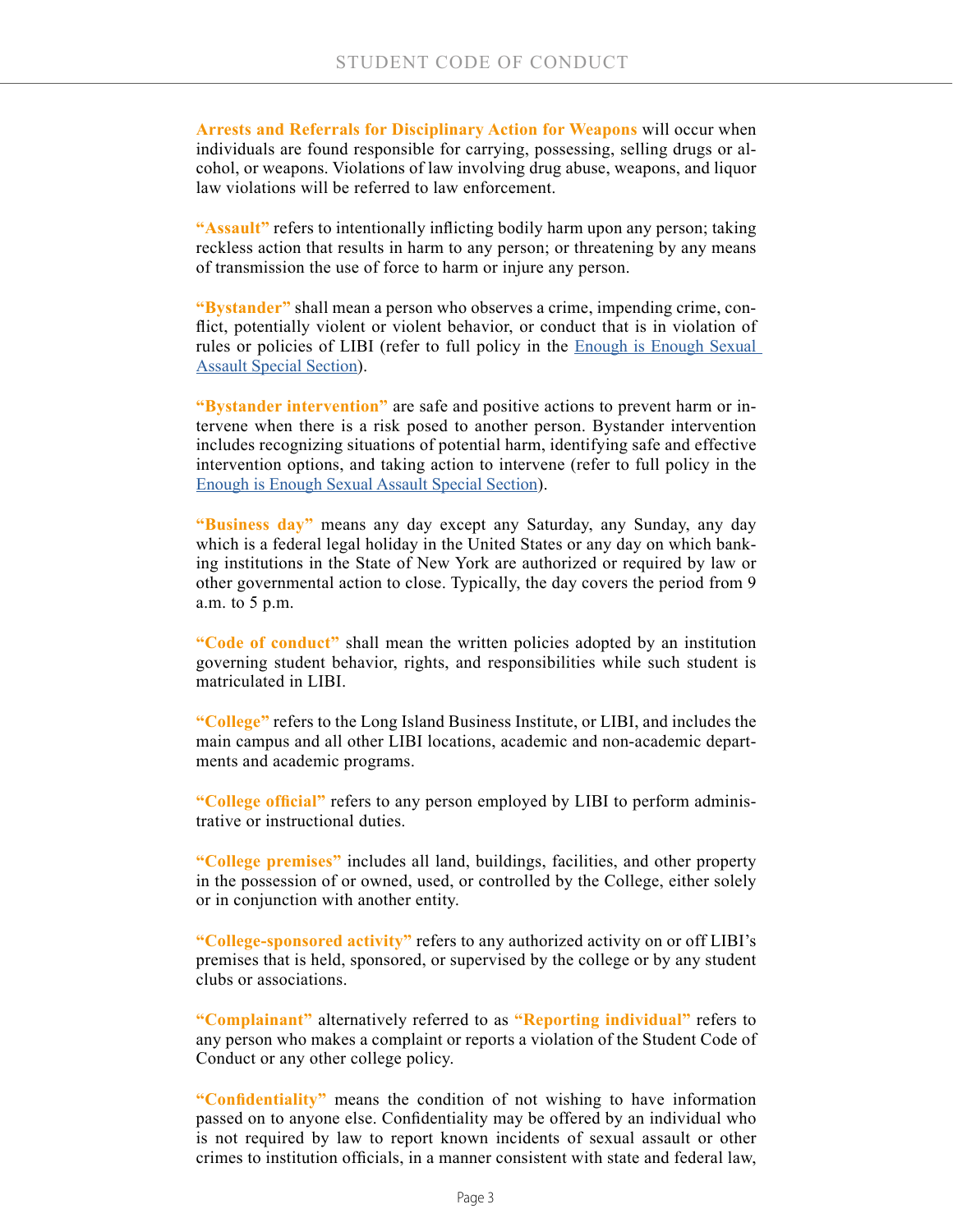including but not limited to 20 U.S.C. 1092(f) and 20 U.S.C. 1681(a). Licensed mental health counselors, medical provider and pastoral counselors are examples of institution employees who may offer confidentiality.

**"Consent"** must be knowing, voluntary, and mutual. Consent to any sexual act or prior consensual sexual activity between or with any party does not necessarily constitute consent to any other sexual act (refer to full policy in the [Enough](https://issuu.com/longislandbusinessinstitute/docs/enough_is_enough_-_ff?e=15759193/61367658)  [is Enough Sexual Assault Special Section\)](https://issuu.com/longislandbusinessinstitute/docs/enough_is_enough_-_ff?e=15759193/61367658).

**"Criminal Offenses"** – Criminal Homicide, including Murder and Non-negligent Manslaughter, and Manslaughter by Negligence; Sexual Assault, 2 including Rape, Fondling, Incest and Statutory Rape; Robbery; Aggravated Assault; Burglary; Motor Vehicle Theft; and Arson.

**"Dating violence"** is defined as a felony or misdemeanor crime of violence committed: by a current of former spouse or intimate partner of the victim; by a person with whom the victim shares a child in common; by a person who is cohabitation with,the victim as a spouse or intimate partner; by a person similarly situated to a spouse of victim under the domestic or family violence laws of the jurisdiction in which the crime of violence occurred; by any other person against an adult or youth victim who is protected from that person's acts under the domestic or family violence laws of the jurisdiction in which the come of violence occurred. Refer to full policy in the [Enough is Enough Sexual Assault](https://issuu.com/longislandbusinessinstitute/docs/enough_is_enough_-_ff?e=15759193/61367658)  [Special Section.](https://issuu.com/longislandbusinessinstitute/docs/enough_is_enough_-_ff?e=15759193/61367658)

**"Designee"** refers to a staff fat faculty member selected to implement the Student Code of Conduct or to administer the Student Conduct system, in part or in whole.

**"Disciplinary hearing"** refers to the formal process conducted by a hearing panel comprised of LIBI employees. This formal process aims to collect and consider applicable information regarding an alleged violation of the Student Code of Conduct, and to determine whether sanctions are appropriate. The panel determines the sanctions once it establishes that a transgression of the Student Code of Conduct occurred.

**"Disciplinary hearing panel"** alternatively referred to as the **"hearing board"** refers to five employees chosen from a pool of trained individuals whose role at the hearing is to consider the evidence in relation to the allegations, and to give those involved an opportunity to state their case in response to the allegations and evidence presented.

**"Distribution"** refers to the sale, exchange, or transfer with or without personal profit.

**"Disruptive behavior"** alternatively referred to as "disorderly conduct" refers to any actions taken by students that interfere with the educational mission of the college and involve, but are not limited to: disruption or obstruction of teaching; interfering with administrative functions; interfering with disciplinary proceedings, and other college activities. Acts under this definition also include: defiance of college personnel and belligerence toward any member of the college community.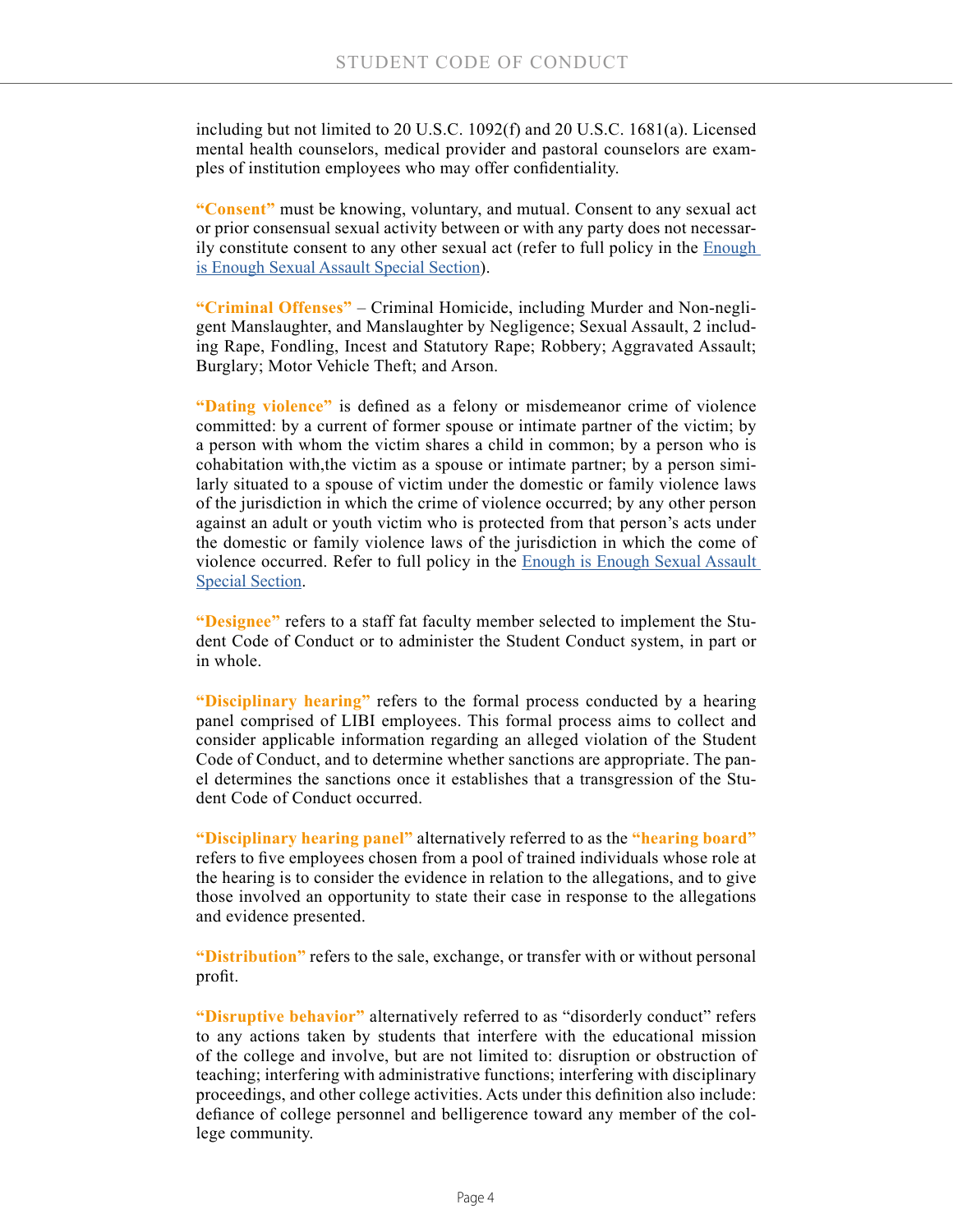**"Domestic violence"** includes asserted violent misdemeanor and felony offenses committed by the victim's current or former spouse, current or former cohabitant, person similarly situated under domestic or family violence law, or anyone else protected under domestic or family violence law (refer to full policy in the [Enough is Enough Sexual Assault Special Section\)](https://issuu.com/longislandbusinessinstitute/docs/enough_is_enough_-_ff?e=15759193/61367658).

**"Equitable Rights"** refers to the rights afforded to both the respondent and the reporting individual as a "party" in conduct proceedings when the alleged accusation includes having engaged in any of the following prohibited conduct: Discriminatory harassment; Indecent exposure; Intimate partner violence; Retaliation; Sexual assault; Sexual exploitation; Sexual harassment.

Any rights or opportunities that the college makes available to one party during the investigation will be made available to the other party on equal terms  $(2001)$  Guidance at  $(X)$ ). In every investigation conducted under the college's grievance procedures, the burden is on the college —not on the parties—to gather sufficient evidence to reach a fair, impartial determination as to whether sexual misconduct has occurred and, if so, whether a hostile environment has been created that must be redressed. A person free of actual or reasonably perceived conflicts of interest and biases for or against any party will lead the investigation on behalf of the college.

**"Hate Crimes"** refers to Criminal Homicide, including Murder and Non-negligent Manslaughter, and Manslaughter by Negligence; Sexual Assault, 2 including Rape, Fondling, Incest and Statutory Rape; Robbery; Aggravated Assault; Burglary; Motor Vehicle Theft; and Arson, and any incidents of Larceny-Theft, Simple Assault, Intimidation, or Destruction/Damage/ Vandalism of Property that were motivated by bias.

**"Indecent Conduct"** refers to conduct or remarks, including noises and oral or written communications, marked by extreme disregard for the feelings and values of another by demonstrable lack of respect for acceptable community standards. This includes the public use of any profane, vulgar or obscene language or any lewd act. This also encompasses behavior that causes serious discomfort or embarrassment to any member of the college community.

**"Institution"** shall mean any college or university chartered by the regents or incorporated by special act of the legislature that maintains a campus in New York. In this document, "institution" refers to the Long Island Business Institute (LIBI).

**"Knowing"** refers to conduct one undertakes with reasonable awareness.

**"Member of the College community"** includes any individual who is a matriculated or non-matriculated student taking classes, student employee, faculty, staff; any other person working for the college, such as vendors or contractors.

**"Off campus"** shall be defined as any location not included in the definition of on campus.

**"On campus"** shall be defined as campus is defined in Higher Education Act (Cleryct), 20 U.S.C. section  $1092(f)(6)(A)(ii)$ .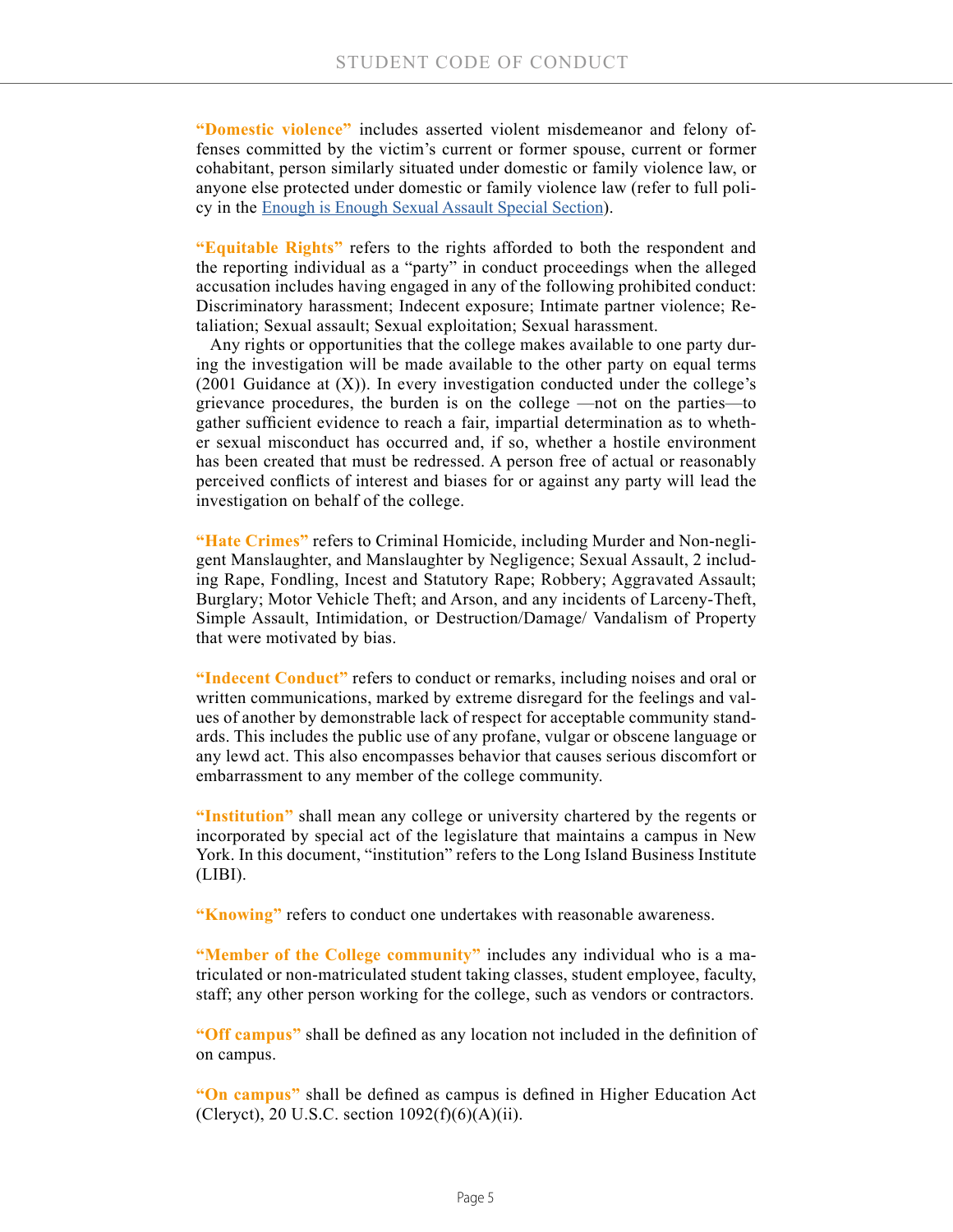**"Preponderance of evidence"** refers to the standard used by the conduct hearing panel whereby a respondent will be held liable if fact finders and members of the panel believe that the respondent has more likely than not engaged in the conduct giving rise to liability/responsibility. LIBI uses the "more likely than not" standard in cases where sexual or interpersonal violence is alleged. If the standard is met the respondent will be found responsible.

**"Privacy"** may be offered by an individual when such individual is unable to offer confidentiality under the law but shall still not disclose information learned from a reporting individual or bystander to a crime or incident more than necessary to comply with this and other applicable laws, including informing appropriate institution officials.

**"Reckless"** means conduct which is marked by utter thoughtlessness or disregard for oneself or others and provides a substantial risk to persons or property. It is behavior that one should reasonably be expected to know would create a substantial risk of harm to person or property, or which would otherwise be likely to result in interference with normal college operations.

**"Relationship violence"** alternatively also "Intimate partner violence" refers interpersonal violence and includes domestic violence and dating violence (refer to full policy in the [Enough is Enough Sexual Assault Special Section\)](https://issuu.com/longislandbusinessinstitute/docs/enough_is_enough_-_ff?e=15759193/61367658).

**"Reporting Individual"** also alternatively referred to as "complainant" encompasses the terms victim, survivor, complainant, claimant, witness with victim status, used by LIBI to reference an individual who brings forth a report of a violation of the Student Code of Conduct or other college policies.

**"Respondent"** shall mean a person accused of a violation who has entered an institution's judicial or conduct process.

**"Retaliation"** means to do something in response to an action done to oneself or another member of the community, especially to harm or injure someone as a response to a hurtful or offensive action.

**"Sexual act"** – Contact between the penis and the vulva or the penis and the anus, and for purposes of this subparagraph contact involving the penis occurs upon penetration, however slight; contact between the mouth and the penis, the mouth and the vulva, or the mouth and the anus; or the penetration, however slight, of the anal or genital opening of another by a hand or finger or by any object, with an intent to abuse, humiliate, harass, degrade, or arouse or gratify the sexual desire of any person. 18 USC

**"Sexual activity"** shall have the same meaning as "sexual act" and "sexual contact" as provided in 18 U.S.C. 2246(2) and 18 U.S.C. 2246(3).

In order to determine when affirmative consent is required prior to sexual activity, this legislation first defines **"sexual activity."**

18 U.S.C. 2246(2)-(3) states that: "(2) the term "sexual act" means— A. contact between the penis and the vulva or the penis and the anus, and for purposes of this subparagraph contact involving the penis occurs upon penetration, however slight; B. contact between the mouth and the penis, the mouth and the vulva, or the mouth and the anus; C. the penetration, however slight, of the anal or genital opening of another by a hand or finger or by any object, with an intent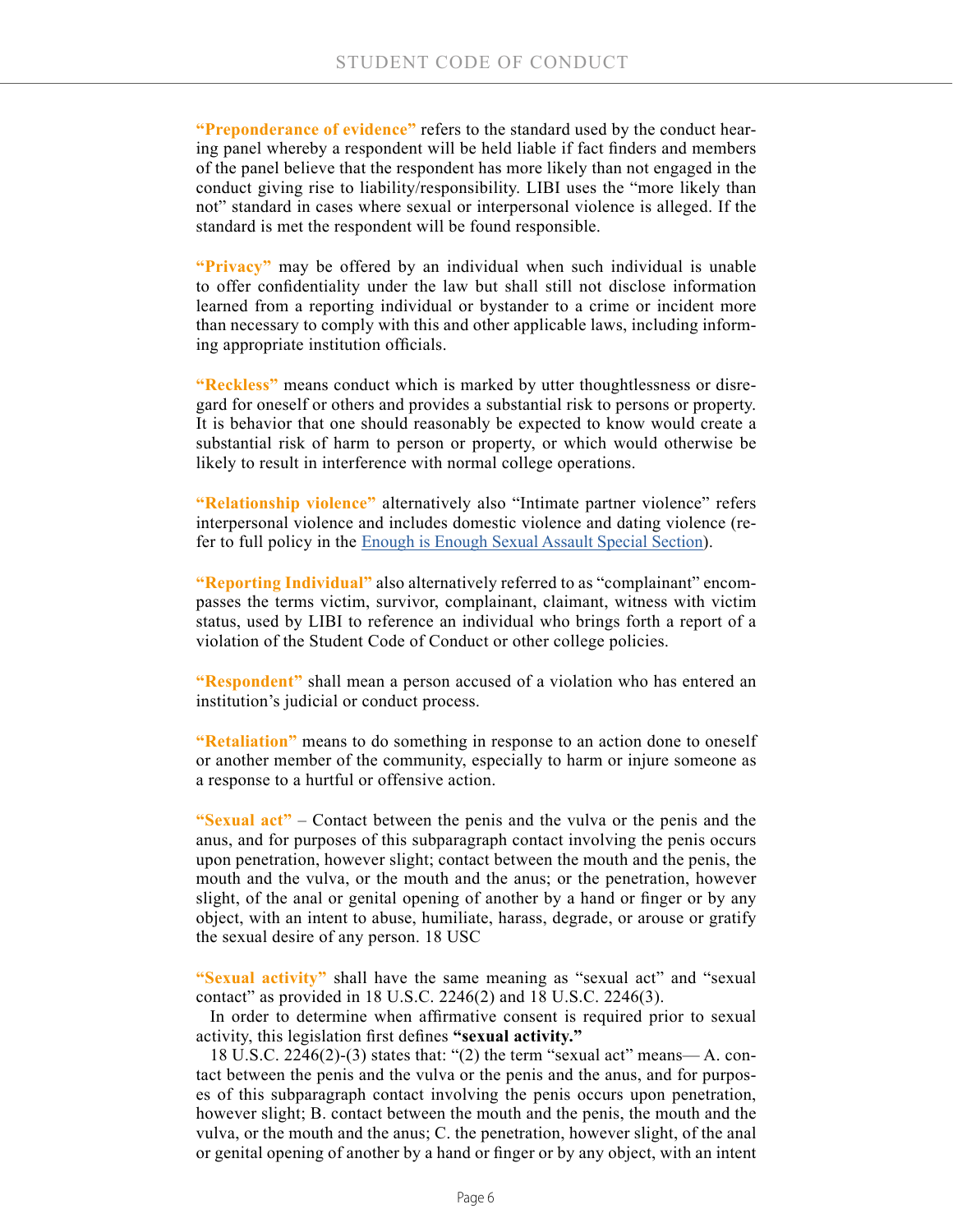to abuse, humiliate, harass, degrade, or arouse or gratify the sexual desire of any person; or D. the intentional touching, not through the clothing, of the genitalia of another person who has not attained the age of 16 years with an intent to abuse, humiliate, harass, degrade, or arouse or gratify the sexual desire of any person; (3) the term "sexual contact" means the intentional touching, either directly or through the clothing, of the genitalia, anus, groin, breast, inner thigh, or buttocks of any person with an intent to abuse, humiliate, harass, degrade, or arouse or gratify the sexual desire of any person." Individuals must obtain affirmative consent prior to engaging in any of the activity referenced above.

*Sexual Assault occurs when the act is intentional and is committed either by a) physical force, violence, threat, or intimidation; b) ignoring the objections of another person; c) causing another's intoxication or impairment through the use of drugs or alcohol; or d) taking advantage of another person's incapacitation, state of intimidation, helplessness, or other inability to provide consent.*

**"Sexual assault"** – The term **"sexual assault"** means any nonconsensual sexual act proscribed by Federal, or State law, including when the victim lacks capacity to consent. Falling under the definition of sexual assault are sexual activities as forced sexual intercourse, rape, sexual coercion, forcible sodomy, child molestation, incest, fondling, and attempted rape (refer to full policy in the [Enough is Enough Sexual Assault Special Section](https://issuu.com/longislandbusinessinstitute/docs/enough_is_enough_-_ff?e=15759193/61367658)).

**"Sexual contact"** means the intentional touching, either directly or through the clothing, of the genitalia, anus, groin, breast, inner thigh, or buttocks of any person with an intent to abuse, humiliate, harass, degrade, or arouse or gratify the sexual desire of any person. Individuals must obtain affirmative consent prior to engaging in any of the activity referenced above.

**"Sexual harassment"** is unwelcome conduct of a sexual nature, including unwelcome sexual advances, requests for sexual favors, and other verbal, nonverbal, or physical conduct of a sexual nature.

**"Sexual violence"** refers to physical sexual acts performed against a person's will or where a person is unable to give affirmative consent. Several different acts fall into the category of sexual violence, including rape, sexual assault, sexual battery, sexual abuse, and sexual coercion. Students, college employees, or third parties can carry out sexual violence against a member of the college community (refer to full policy in the [Enough is Enough Sexual Assault Special](https://issuu.com/longislandbusinessinstitute/docs/enough_is_enough_-_ff?e=15759193/61367658)  [Section\)](https://issuu.com/longislandbusinessinstitute/docs/enough_is_enough_-_ff?e=15759193/61367658).

**"Stalking"** means intentionally engaging in a course of conduct, directed at a specific person, which is likely to cause a reasonable person to fear for his or her safety or the safety of others or cause that person to suffer substantial emotional damage. Stalking may take many forms, waiting for, monitoring, and/or pursuing contact. Stalking may occur in person or through telephone calls, text messages, unwanted gifts, letters, e-mails, surveillance, or other types of observation and communication (refer to full policy in the **Enough is Enough Sexual** [Assault Special Section\)](https://issuu.com/longislandbusinessinstitute/docs/enough_is_enough_-_ff?e=15759193/61367658).

**"Student"** means an individual enrolled in, a credit-bearing course, auditing a credit-bearing course, or taking a non-credit course at LIBI, on either a fulltime or part-time basis and those who have been notified of their acceptance for admission and have confirmed their future attendance at the college.

**"Student Code of Conduct"** is a collection of student conduct standards, policies, and procedures that define community expectations for students at LIBI.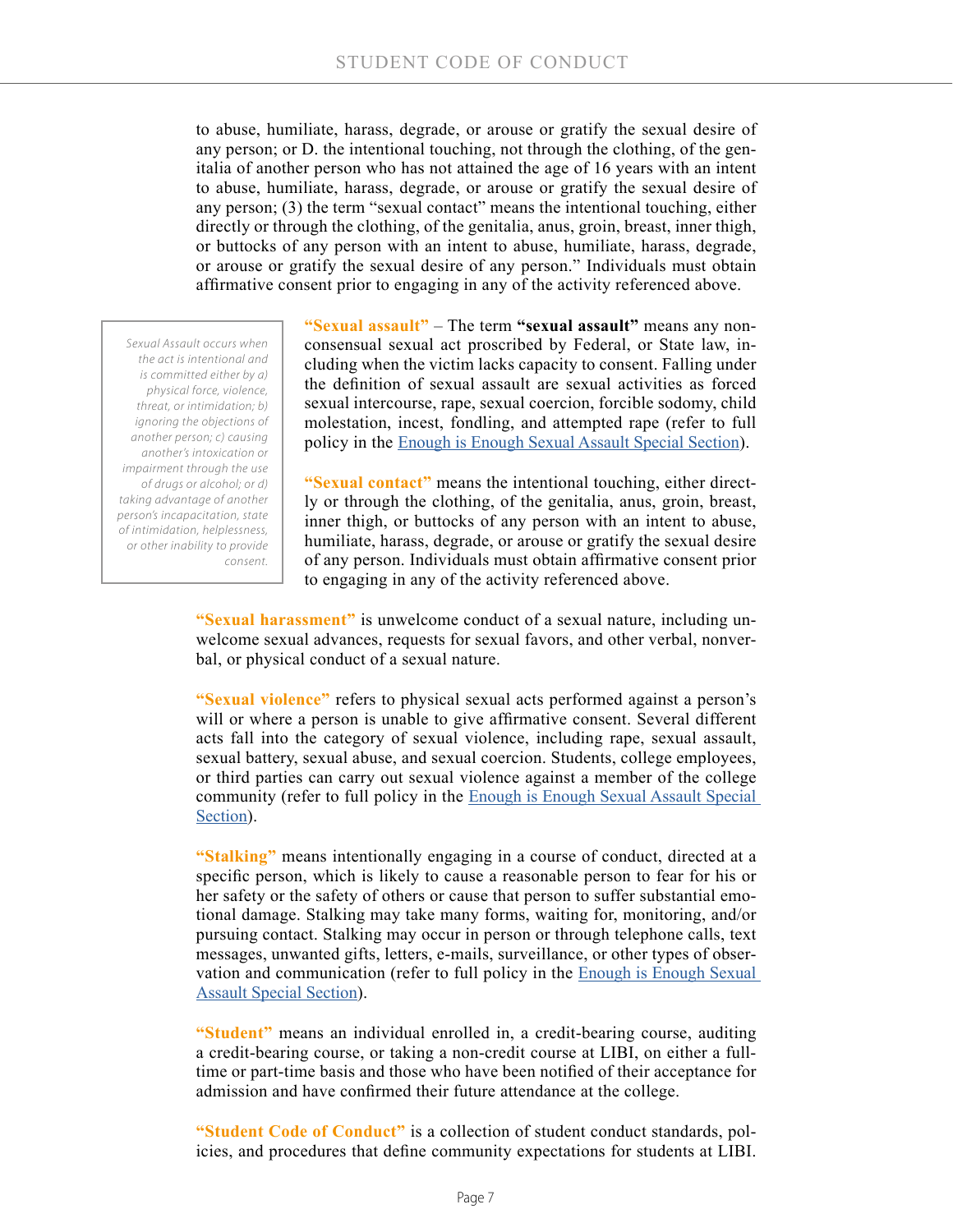Students are expected to maintain a certain standard of behavior and be responsible members of the community. The Student Conduct Code defines prohibited conduct and describes how LIBI holds students accountable as they pursue their academic goals. It is alternately referred to as the "Code of Conduct".

**"Student Conduct Officer"** provides students with an overview of the conduct process and informs students of their rights and responsibilities as outlined in the Student Code of Conduct. Presents the accused with information concerning the alleged policy violation and is authorized to determine the appropriate resolution of an alleged violation of the Student Code of Conduct, and/or to impose sanctions or other remedies as appropriate. Upon investigating complaints of alleged violation of the Student Code of Conduct, the Student Conduct Officer may decline to pursue a complaint; may refer the parties involved to mediation or other appropriate resources; may move to conduct a hearing; may impose sanctions with/without a hearing; and may advise a disciplinary hearing panel as necessary or appropriate.

**"Title IX Coordinator"** shall mean the Title IX Coordinator and/or his or her designee or designees. Higher education institutions receiving federal funding are required to designate a coordinator who is responsible for ensuring the school complies with Title IX. Individuals serving in this role are the key to helping create a campus that is free from sexual violence and discrimination and that welcomes and supports all students. Title IX Coordinators oversee the prompt investigation of complaints alleging sexual harassment; review findings as to whether sexual harassment occurred; review proposed remedies (including interim measures) necessary to address the sexual harassment, eliminate any hostile environment, and prevent its reoccurrence; and serve as consultants to any disciplinary hearing panel where sexual harassment has been determined to have occurred to ensure LIBI's compliance with Title IX.

**"Weapons"** refers to any object that can be used to inflict injury, incapacitate another, that is intended to inflict harm, or that could reasonably cause fear of infliction of harm, and any item that may be deemed as a weapon under applicable law. LIBI is a WEAPONS FREE COLLEGE. Possessing, using, or threatening others with knives, firearms, explosives, hazardous materials, pepper spray, or other weapons on college premises or at college-sponsored activities, is strictly forbidden.

The following list is not exhaustive and includes examples of what will be considered a weapon:

- **1. "Machine-gun"** means a weapon of any description, irrespective of size, by whatever name known, loaded or unloaded, from which a number of shots or bullets may be rapidly or automatically discharged from a magazine with one continuous pull of the trigger and includes a sub-machine gun.
- **2. "Firearm silencer"** means any instrument, attachment, weapon or appliance for causing the firing of any gun, revolver, pistol or other firearms to be silent, or intended to lessen or muffle the noise of the firing of any gun, revolver, pistol or other firearms.
- **3. "Firearm"** means
	- **a.** any pistol or revolver; or
	- **b.** a shotgun; or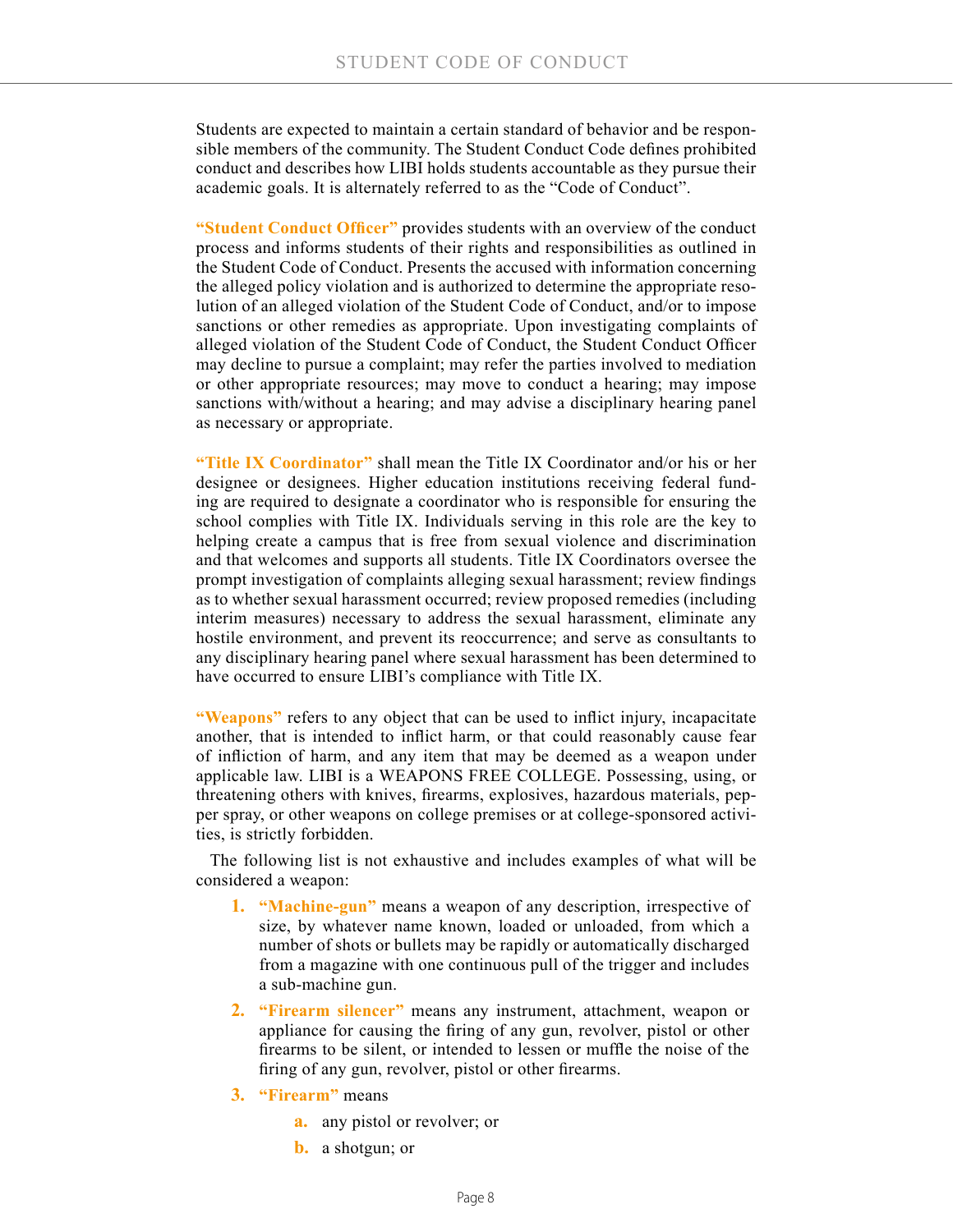- **c.** a rifle; or
- **d.** any weapon made from a shotgun or rifle whether by alteration modification; or
- **e.** an assault weapon.
- **4. "Switchblade knife"** means any knife which has a blade which opens automatically by hand pressure applied to a button, spring or other device in the handle of the knife.
- **5. "Gravity knife"** means any knife which has a blade which is released from the handle or sheath thereof by the force of gravity or the application of centrifugal force which, when released, is locked in place by means of a button, spring, lever or other device.
	- **a. "Pilum ballistic knife"** means any knife which has a blade which can be projected from the handle by hand pressure applied to a button, lever, spring or other device in the handle of the knife.
	- **b. "Metal knuckle knife"** means a weapon that, when closed, cannot function as a set of plastic knuckles or metal knuckles, nor as a knife and when open, can function as both a set of plastic knuckles or metal knuckles as well as a knife.
	- **c. "Automatic knife"** includes a stiletto, a switchblade knife, a gravity knife, a cane sword, a pilum ballistic knife, and a metal knuckle knife.

**"Simulated weapons"** refers to facsimiles of any category of weapon described above that resemble the actual weapon but are not capable of use as a weapon.

**"VAWA Offenses" Violence Against Women Act** refers to any incidents of Domestic Violence, Dating Violence and Stalking. (Note that Sexual Assault is also a VAWA Offense but is included in the Criminal Offenses category for Clery Act reporting purposes).

## **JURISDICTION OF THE STUDENT CODE OF CONDUCT**

The term *student* includes all individuals taking courses at LIBI, either full-time or part-time, pursuing a degree, certificate or non-matriculating, or enrolled in a non-credit course or program.

It further includes individuals:

- who withdraw after allegedly violating the Student Code of Conduct;
- who are not officially enrolled for a specific term but who have a continuing relationship with LIBI (LOA, disciplinary suspension, academic dismissal, Military Leave, and someone admitted to the college, etc.);
- who have been accepted for admission (applicants who become students for offenses committed as part of the application process);
- **•** former students for offenses committed while a student.

The Student Code of Conduct also covers certain behaviors that occur off-campus or in external online environments. When sexual assault, stalking, or intimate partner violence is alleged, the rights and responsibilities of the Code of Conduct apply based on identity of the reporting individual and/or accused/respondent, not based on the geographic location of the violation.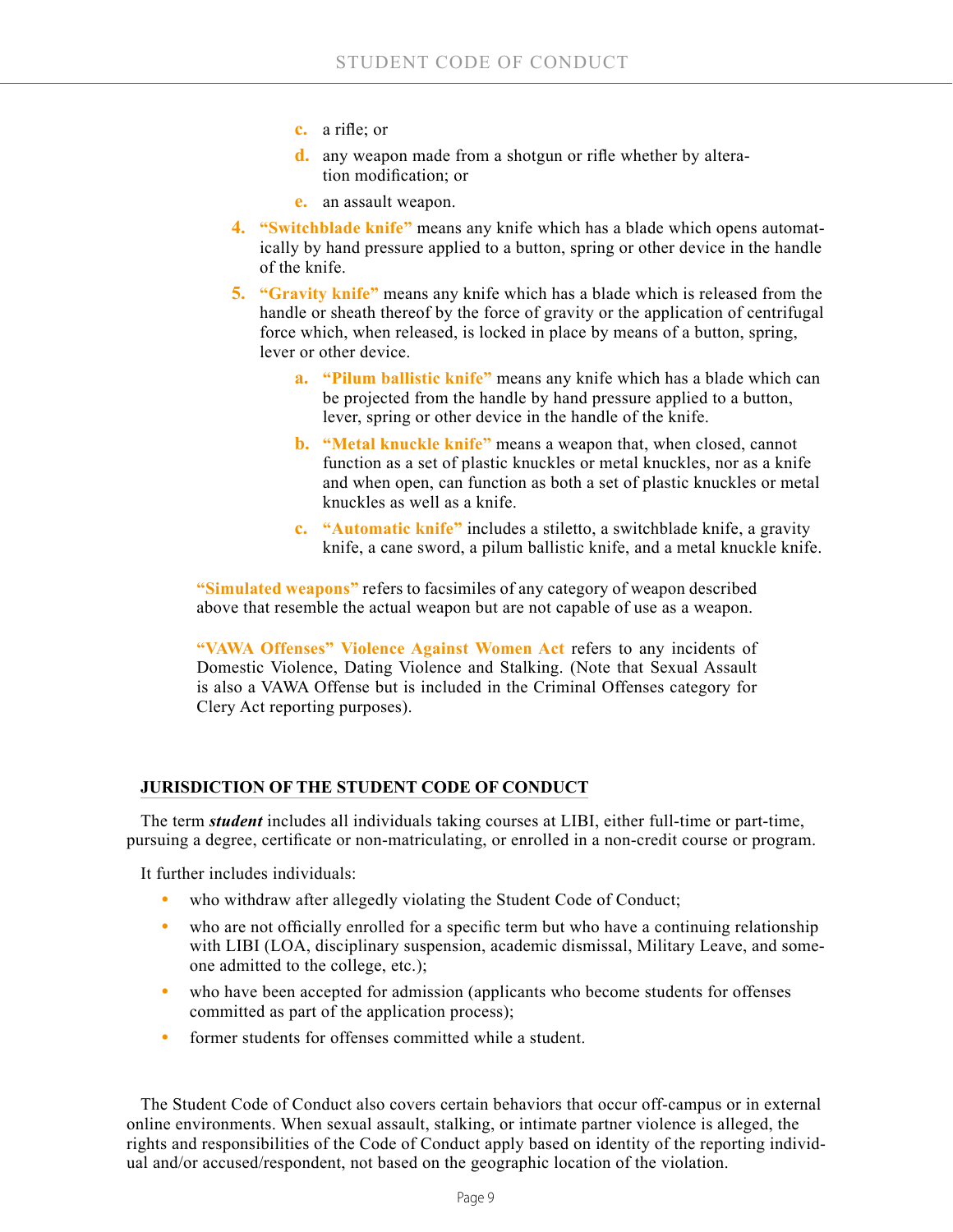LIBI's conduct process is independent of any legal proceedings and will be conducted as such (LIBI will proceed simultaneously with criminal investigations or proceedings off campus, except when temporary delays, generally no more than 10 days, are requested by law enforcement with proper jurisdiction). The filing of a complaint under LIBI's Student Code of Conduct does not trigger a criminal investigation or legal proceedings. Individuals, however, may be accountable to civil and/or criminal authorities and to the college for acts that constitute violations of LIBI's Code of Conduct that are also violations of the law. Disciplinary sanctions or actions taken by LIBI in response to a violation will be independent of any civil or criminal court determinations. LIBI's determinations should not be challenged because civil or criminal charges involving the incident/violation have been dismissed.

## SECTION 1 - ORDERLY OPERATIONS OF THE COLLEGE

Violation of the orderly operations and functioning of LIBI includes, but is not limited to:

- **•** Excessive noise, which interferes with classes, administrative college offices, or other campus and community activities.
- **•** entry into a private work area or refusal to leave a private work area.
- Conduct that restricts or prevents faculty or staff members or student workers or volunteers from performing their duties, including interruption of meetings, classes, or events.
- **•** Obstructing or blocking passage into or out of any college building, classroom, and/or work space.
- **•** Failure to disperse when a building, office, or campus space is closed.
- Other conduct that disrupts or interferes with the normal operations of the college.

# SECTION 2 - INTEGRITY

#### **PERSONAL INTEGRITY**

This section of the Student Code of Conduct pertains to Personal Integrity on the part of students. On the most basic level, adherence to the standards of Personal Integrity is necessary for any student **to remain a member in good standing of the college community.** It is the intent and hope of the college, however, that adhering to the Student Code of Conduct will encourage students to move beyond simple compliance with the standards to develop sound personal judgment, ethical decision-making, and habits that lead to life-long commitment to ethical behavior.

#### **Every LIBI student is expected to:**

#### **CONDUCT STANDARD I:**

**Interact with other members of the college community with integrity, respect, and honesty.**

## **CONDUCT STANDARD II:**

**Not harm anyone physically or psychologically, or cause them to fear being harmed.**

**This includes but is not limited to physical assault, sexual assault, physical, intimate partner violence, stalking, sexual exploitation, psychological or sexual harassment, hazing,**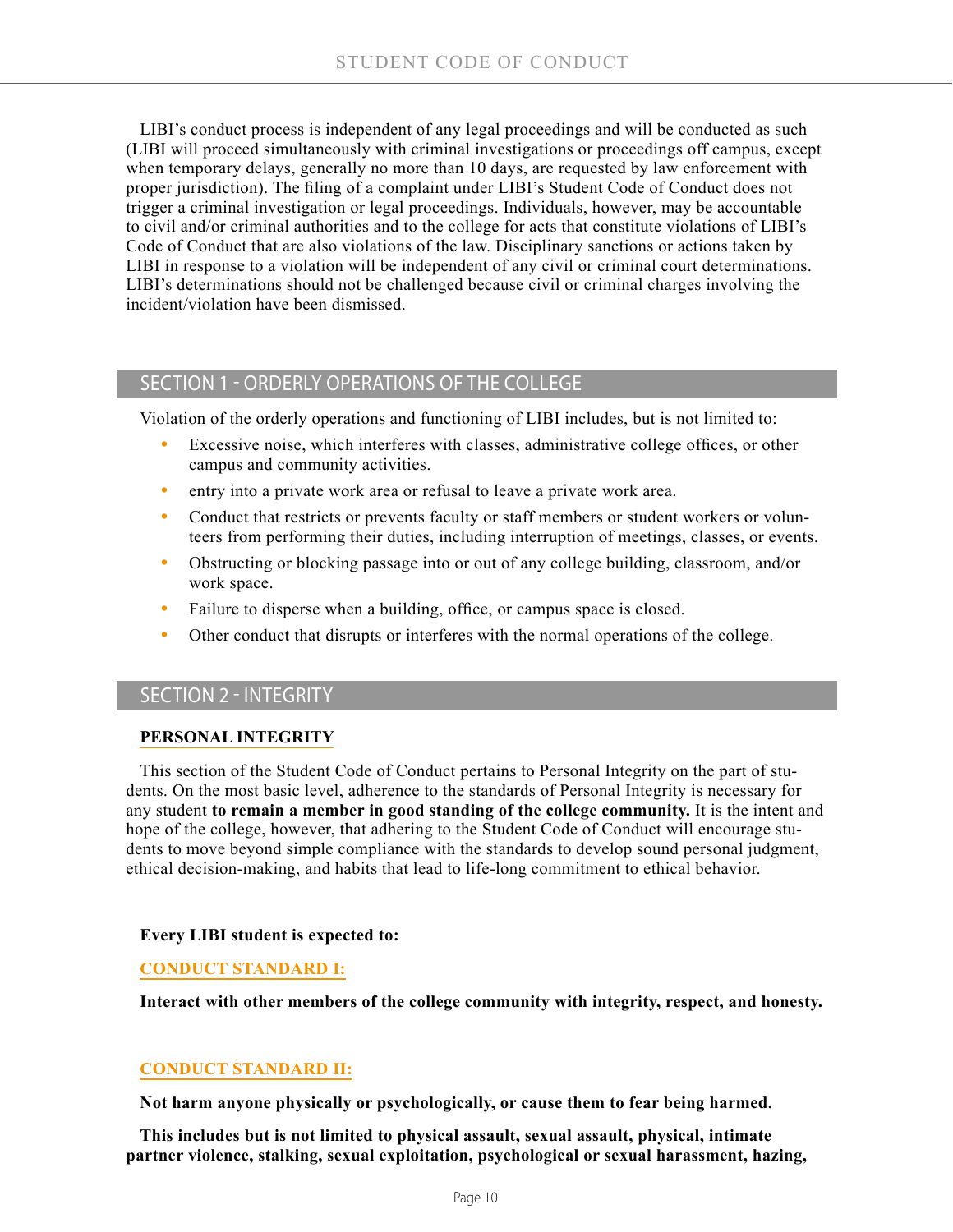**or any related activities aimed at any member of the college community. Conduct prohibited under this policy, includes racial, ethnic, or sexual discrimination, threatening remarks or gestures which are directly and specifically intended for another member or members of the college community. This type of behavior interferes with the opportunity of those who are targeted to attain their educational goals, and is strictly prohibited. Intentional actions or destructive behavior which undermines another individual's or group's, basic dignity or self-esteem are also contrary to LIBI's standards of Personal Integrity and are strictly prohibited.**

#### **Examples include but are not limited to:**

- **i. Aggravated Assault** An unlawful attack by one person upon another for the purpose of inflicting severe or aggravated bodily injury using firearm, knife or cutting instrument, or other dangerous weapons;
- **ii. Cyberstalking** The use of technology to stalk victims. It involves the pursuit, harassment, or contact with others in an unsolicited fashion initially via the Internet and e-mail;
- **iii. Sexual assault** Any nonconsensual sexual act proscribed by Federal and State law, including when the victim lacks capacity to consent;
- **iv. Destructive behavior** Refers to any act that harms others, or has the potential to harm others;
- **v. Harassment** Any act or actions taken or any situation created for the purposes of intentionally distressing, annoying, threatening, or alarming another person because of their perceived race, color, national origin, ancestry, gender, gender identity, sexual orientation, religion, age, or disability;
- **vi. Hazing** Any action taken or any situation created intentionally that causes embarrassment, harassment or ridicule and risks emotional and/or physical harm to members of a group, club, or organization, whether new or not, regardless of the person's willingness to participate.
- **vii. Identity Theft** Also referred to as identity fraud, are terms used to refer to all types of crime in which someone wrongfully obtains and uses another person's personal data in some way that involves fraud or deception, typically for economic gain.
- **viii. Intimate Partner Violence** Acts that encompass physical violence, sexual violence, stalking and psychological aggression (including coercive acts) by a current or former intimate partner (domestic violence, dating violence). In cases involving sexual assault, domestic violence, dating violence and stalking, a sanction of suspension or expulsion will result in a notation on the respondent student's transcript if the student is found responsible through LIBI's conduct process. Students may request the removal of a suspension notation no sooner than one year after the conclusion of the suspension, but notations for expulsions may not be removed. For college policies involving "Intimate Partner Violence" please refer to the **[Enough is Enough](https://issuu.com/longislandbusinessinstitute/docs/enough_is_enough_-_ff?e=15759193/61367658)** [Sexual Assault Special Section](https://issuu.com/longislandbusinessinstitute/docs/enough_is_enough_-_ff?e=15759193/61367658).
- **ix. Noncontact unwanted sexual experiences** This behavior includes unwanted sexual attention that does not involve physical contact. Some examples are verbal sexual harassment (e.g., making sexual comments) or unwanted exposure to pornography. This occurs without a person's consent and sometimes, without the victim's knowledge. This type of sexual violence can occur in many different settings, such as school, the workplace, in public, or through technology. This type of conduct is unacceptable at LIBI and will be subject to LIBI's judicial process, including an investigation and a hearing.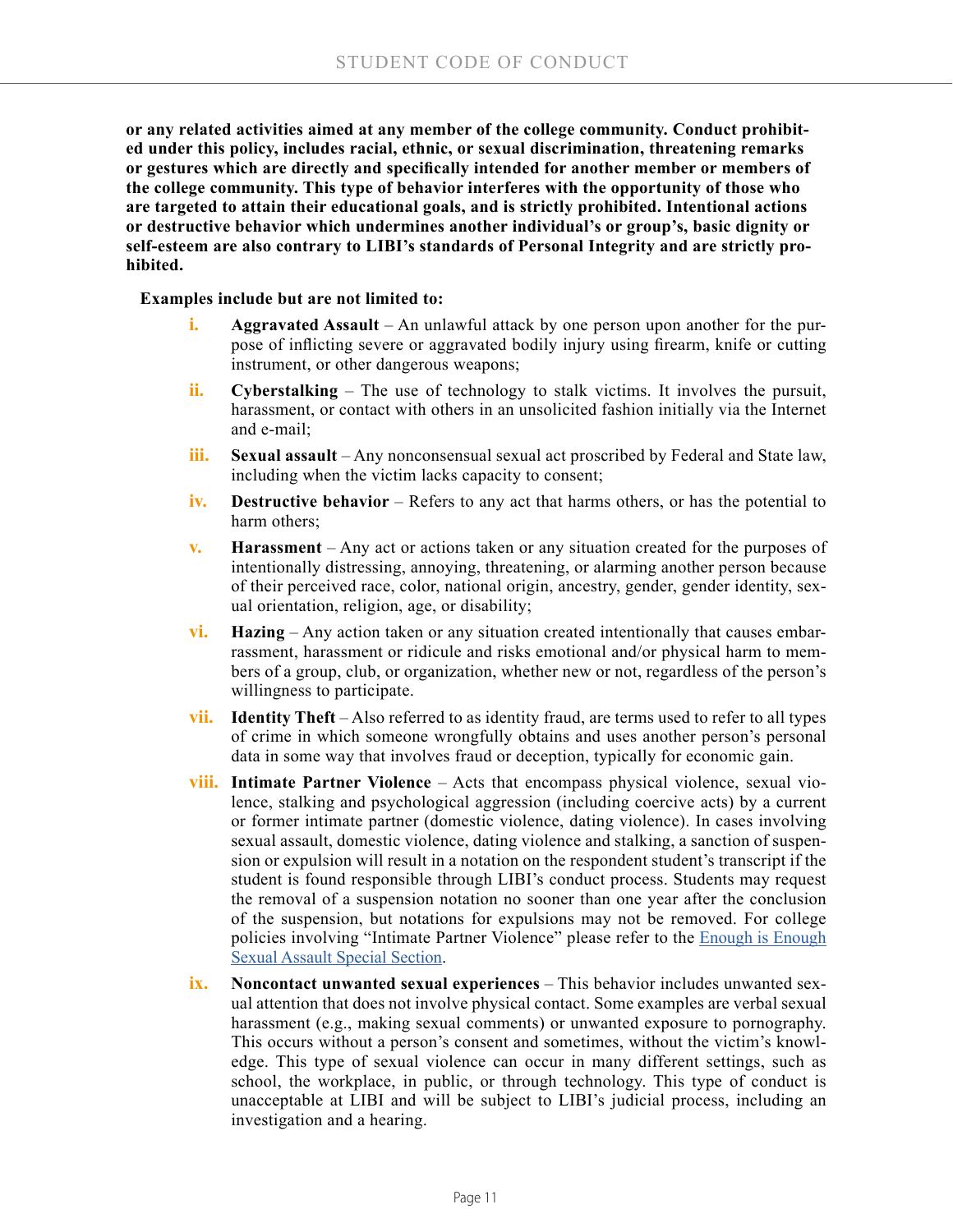- **x. Physical Harm** Any physical injury to the body, including an injury that caused, either temporarily or permanently, partial or total physical disability, incapacity or disfigurement. This includes when a person deliberately hurts someone else by punching, kicking, slapping, or shaking. Making aggressive physical contact with someone is known as assault and is maximally punishable under LIBI's Student Code of Conduct. It is also against the law to hurt someone intentionally and students may face legal action apart from Code of Conduct sanctions.
- **xi. Physical Violence** Actions in this category, in any form, will not be tolerated at LIBI. Physical violence will never be an acceptable means to resolve problems, disputes, or interpersonal conflicts under LIBI's policies, and thus, the behavior is strictly prohibited. This category of misconduct encompasses any action where physical contact is made resulting in harm or with the intent to cause harm. Such actions include, but are not limited to, assault (simple and/or by means of a dangerous weapon), slapping, shoving, kicking, punching, shaking, fighting/tussling, or restraining.
- **xii. Sexual Exploitation** Acts in this category are classified as Sexual Misconduct under LIBI's policies. This includes any act whereby one person takes sexual advantage of another who has not provided consent. Sexual exploitation occurs when the perpetrator acts for his or her own advantage or benefit, or for the benefit or advantage of anyone other than the person being exploited. Examples of sexual exploitation include, but are not limited to: photographing or recording someone involved in sexual activity or in a state of undress without that person's knowledge or consent; voyeurism; non-consensual streaming or transmitting of images or video of another person involved in sexual activity; offering an individual for sexual activity with another in exchange for payment; engaging in consensual activity with an individual while knowingly infected with any sexually transmitted disease without informing the other person of that infection.
- **xiii. Sexual Harassment**  Any unwanted sexual behavior is unlawful, including but not limited to touching, crude jokes, and lewd comments. Unwelcome sexual advances, requests for sexual favors, and other verbal or physical conduct of a sexual nature constitute sexual harassment when this conduct interferes with an individual's work performance, or creates an intimidating, hostile, or offensive environment. If found responsible through LIBI's conduct process involving an investigation, the student will face disciplinary sanctions up to and including expulsion without recourse.
- **xiv. Sexual Violence** Is an umbrella term that refers to a sexual act committed against someone without that person's freely given consent. For more information please refer to the [Enough is Enough Sexual Assault Special Section](https://issuu.com/longislandbusinessinstitute/docs/enough_is_enough_-_ff?e=15759193/61367658).
- **xv. Stalking** A pattern of behavior directed toward an individual by another that results in the person to whom the behavior is directed fearing for themselves and/or others. The behaviors can involve overtly criminal behavior or seemingly non-criminal, innocent behavior, or both. Stalking can escalate and ultimately result in actual physical harm to its intended subject. In cases involving sexual assault, domestic violence, dating violence and stalking, a sanction of suspension or expulsion will result in a notation on the accused student's transcript if the student is found responsible through LIBI's conduct process. Students may request the removal of a suspension notation no sooner than one year after the conclusion of the suspension, but notations for expulsions may not be removed. For college policies involving stalking please refer to the [Enough is Enough Sexual Assault Special Section](https://issuu.com/longislandbusinessinstitute/docs/enough_is_enough_-_ff?e=15759193/61367658).
- **xvi. Theft** The unauthorized use or possession of property belonging to another is prohibited. Theft is a serious offense which subjects a student to college as well as civil action. Attempted or actual theft of property belonging to LIBI, a student club, a member of the college community, or a campus visitor is a violation of college policy and subject to disciplinary sanctions ranging up to dismissal without recourse.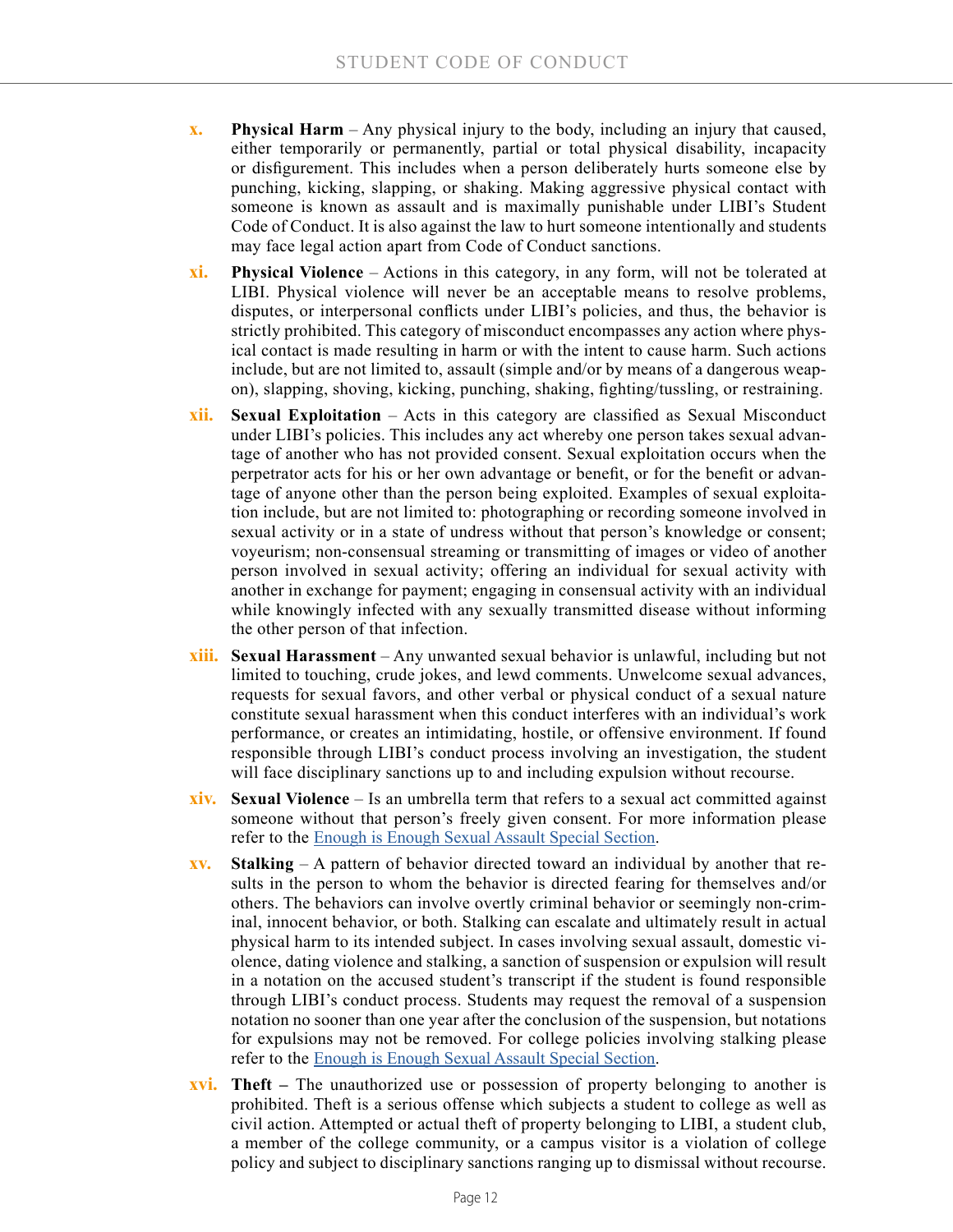Theft or other abuse of computer and network resources – acts include are but not limited to:

- **A)** Unauthorized entry into a file to use, read or change the contents, or for any other purpose.
- **B)** Unauthorized transfer of a file.
- **C)** Unauthorized use of another individual's identification and password.
- **D)** Unauthorized use of phone and electronic devices.
- **E)** Use of computing facilities to interfere with the work of another student, faculty member, or college administrator.
- **F)** Use of computing facilities to send obscene or abusive messages.
- **G)** Use of computing facilities to interfere with normal operations of LIBI's computing systems.
- **xvii. Threat** Any LIBI student making a threat against another member of the LIBI community should have no expectation of privacy. LIBI will treat behavior that manifests itself in words or actions including, but not limited to: repeated abusive or profane language, allusions to violence against self or others, fighting or assault, aggression, intimidation, or hostile behavior, persistent inappropriate anger or conflict, as threats. Additionally, any verbal threats that stigmatize, threaten, or endanger another individual's emotional or mental well-being or causes another to reasonably fear for his/her safety are prohibited by this policy. Any student established to be making threats against another member of the college community will be sanctioned, suspended, or permanently separated from the college.
- **xviii. Vandalism** Any action that involves willfully or maliciously destroying, damaging, defacing, or otherwise injuring real or personal property without the consent of the owner or the person having custody or control of the property. Vandalism is a Clery reportable crime and students will face sanctions if found responsible.
- **xix. Destruction of college property** Upon finding of responsibility, restitution will be charged to the appropriate student(s) for any destruction of college property. Destruction may also warrant disciplinary action under the Student Code of Conduct. Administrative fees will be added to the assessed restitution if students do not comply within the specified time frame by the end of the semester

*This standard of Personal Integrity is consistent with LIBI's policies prohibiting Sexual Misconduct, Discrimination and Harassment. These policies can be found in their entirety in the Enough is Enough Sexual Assault Section and in the Annual Security Report. LIBI's sexual harassment standards adhere to the definitions of harassment and discrimination which are included in Title VII of the Civil Rights Act of 1964 and Title IX of the Education Act of 1972.*

**Legal Sanctions:**

Article 130 - NY Penal Law <http://ypdcrime.com/penal.law/article130.htm#p130.05> **Sex Crimes: Definitions and Penalties (New York)** [https://apps.rainn.org/policy/policy-crime-definitions.cfm?state=New%20](https://apps.rainn.org/policy/policy-crime-definitions.cfm?state=New%20York&group=3)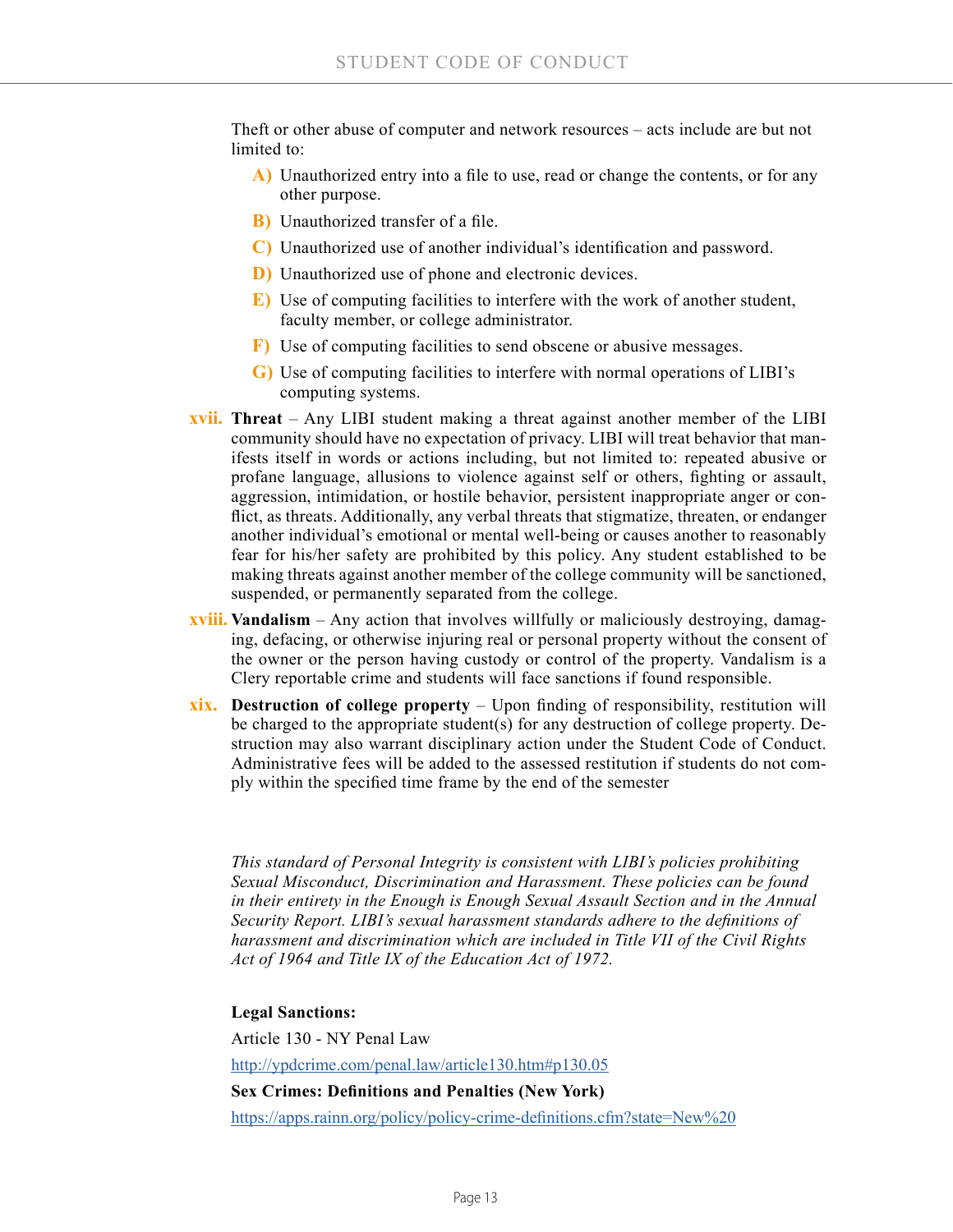## [York&group=3](https://apps.rainn.org/policy/policy-crime-definitions.cfm?state=New%20York&group=3)

#### **Stalking Information:**

http://www.opdv.ny.gov/professionals/criminal\_justice/stalking-stalking-infoguide.pdf [https://statelaws.findlaw.com/new-york-law/new-york-stalking-laws.htm](https://statelaws.findlaw.com/new-york-law/new-york-stalking-laws.html)

#### **Every LIBI student is expected to:**

## **CONDUCT STANDARD III:**

**Not engage in activities that threaten the safety and security of the college community. This includes, but is not limited to destroying, damaging, misusing, or illegally possessing the property of the college, the property belonging to other students and employees, or to visitors.** This standard of Personal Integrity encompasses:

- Fire safety equipment (fire alarms, smoke detectors, fire extinguishers)
- **•** Academic materials and instructional equipment (such as computer equipment, electronic classroom devices and library materials);
- **•** Personal belongings of other members of the community;
- **•** Copy copyrighted materials The manipulation or alteration of information gained by unauthorized access to electronic equipment or other record-keeping systems, and use of software to illegally download materials that are copyrighted, such as music or movies that can expose the college and students to fines or legally imposed responsibilities are strictly prohibited and will result in disciplinary action up to, and including, expulsion without recourse.
- **•** Furnishing false information to the college or its employees;
- Altering college identification cards;
- Failing to comply with directions of college officials and building personnel acting to maintain safety and security;
- **•** Attempting to gain access to any college premises without authorization;
- **•** Possessing, storing, or using a weapon (which can include but is not limited to firearms, pellet guns, explosives, fireworks, or chemicals such as tear gas);
- **•** Any other conduct that interferes with LIBI's responsibility to protect the health and safety of its students and employees, to protect their property, or to provide them with services as a part of their college experience.

#### **Examples under this standard include, but are not limited to:**

- **i. Altering Official Documents** Forging, altering, falsely making, using, possessing, providing, or attempting to provide any document to a LIBI employee for the purpose of satisfying a requirement of the college or to obtain a benefit for oneself or another is strictly forbidden and subject to immediate expulsion and/or expulsion and legal action.
- **ii. Disrespectful Behavior** Student behavior or speech that disrupts the instructional setting, campus life, or is clearly disrespectful of the instructor, staff member, or other students, will not be tolerated. Disruptive conduct may include, but is not limited to:
	- **A)** offensive or disrespectful behavior
	- **B)** unwarranted interruptions (while class is in session)
	- **C)** failure to follow or abide the instructor's or staff member's directions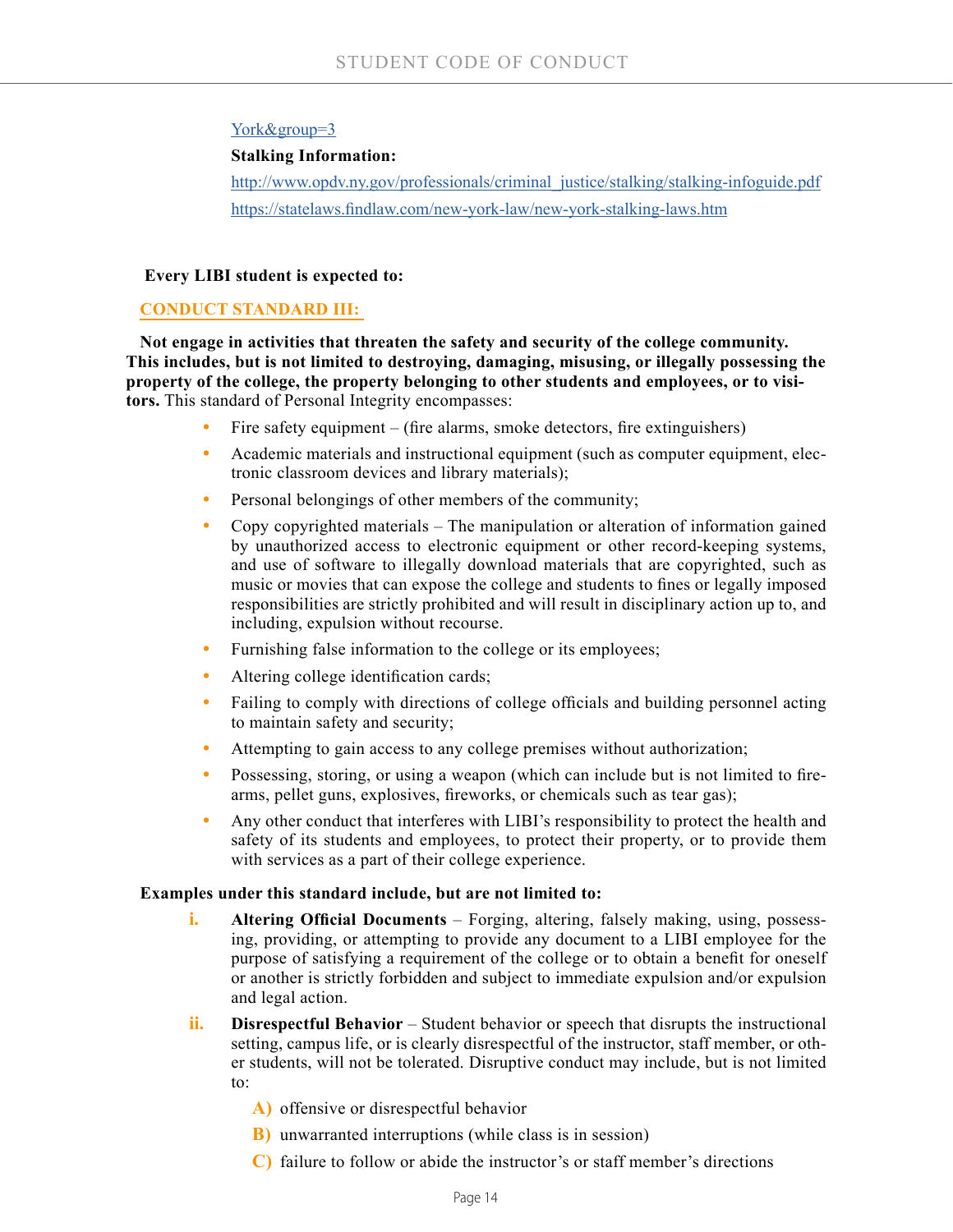- **D)** using vulgar or obscene language, slurs or other forms of intimidation
- **E)** physically or verbally abusive behavior
- **iii. Failure to Comply** To maintain a safe and organized campus environment, students must show respect for and follow the requests of their instructors and other college staff as they carry out their assigned duties. Students who are found in violation of this policy for repeat infractions will face enhanced sanctions, up to expulsion without recourse. Providing false information or failing to provide information to staff, interfering with staff while they are performing their duties, or being uncooperative, verbally or otherwise abusive to staff is unacceptable. Abusive behavior includes, but is not limited to, physically threatening conduct, verbal threats, use of profanity, name calling, or noncompliance with staff directions.
- **iv. False Information** Knowingly and intentionally providing false information to college staff, faculty members, any administrative office, or the conduct officer is strictly prohibited. The disciplinary actions will vary depending on the transgression or the area where the false information was provided.
- **v.** Students found responsible for knowingly or intentionally fabricating information and providing it to the college (including advisors, registrar, faculty) for the purposes of obtaining special consideration, privileges, or accommodations (postponement of examinations, deadline extensions, etc.) that result in any undue academic advantage to the student, or any disadvantage to others, will result in a referral to the Provost's office for disciplinary action.
- **vi. Fire Safety** Tampering with fire safety equipment, including discharging fire extinguishers, pulling fire alarms when a fire emergency does not exist, or disabling fire detectors is strictly prohibited. Tampering with fire safety equipment may result in suspension from the college, plus cost of restoring equipment to its original condition. Failure to comply with this policy will result in disciplinary action.
- **vii. Indecent Exposure** Sexually inappropriate acts that include the intentional exposure of one's private or intimate parts of the body, or engaging in any sexual conduct in a place where the conduct involved may reasonably be expected to be viewed by and affront others. This unwelcome conduct may not rise to the level of sexual harassment or sexual exploitation, but is nevertheless sexual in nature and occurs without the permission of the person subjected to it. This behavior is characterized by an isolated occurrence of lewd or obscene gestures or comments or exposure of one self to another.
- **viii. Misuse of Property** Stealing, destroying, defacing, damaging or misusing college property or property belonging to other members of the community, and/or participating as an accessory in such activity is expressly not permitted and subject to disciplinary action up to and including expulsion.
- **ix. Noise Violation** LIBI aims to ensure that all students can fully participate in the learning process. Students and groups may not engage in excessive noise that obstructs academic classes. Students who repeatedly violate LIBI's noise policy will be referred to the Provost for disciplinary action.
- **x. Trespassing** Only currently registered students and those who have lawful business to pursue at the college are permitted on LIBI's premises. Student who have been suspended or expelled from LIBI are not permitted on any LIBI property for the duration of the suspension or expulsion. Students who bring visitors who act in a manner that disrupts or disturbs the normal and orderly educational operations of the college, will be held responsible under LIBI's Student Code of Conduct.
- **xi. Unauthorized Use or Entry** Unauthorized possession, duplication or use of LI-BI's college ID or keys to gain access to any college premises carries serious sanc-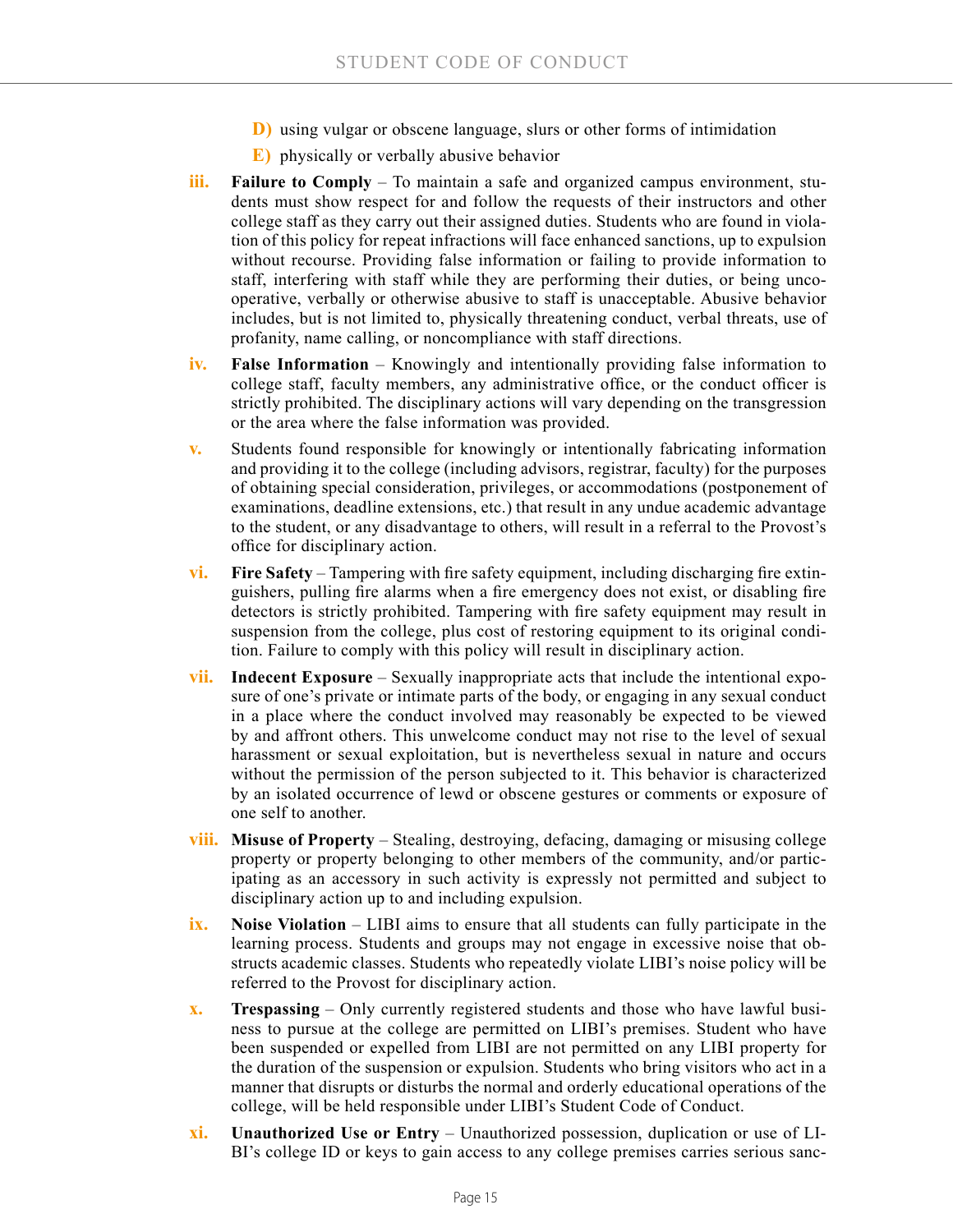tion violations. Students found responsible for unauthorized use of college property, equipment or facilities, or property may face trespassing charges.

**xii. Weapon Possession** – LIBI expressly prohibits the carrying of firearms on college campuses (including those by concealed carry weapons permit holders). No person shall possess, discharge, transfer, transport, or otherwise use any weapon on any property owned, leased, or otherwise controlled by the college. This prohibition applies regardless of whether the individual has a concealed weapon permit or is otherwise authorized by law to possess, discharge, or use any such device. Any student violating this policy shall be subject to suspension or expulsion. Others may be subject to banning from campus and arrest for trespassing. LIBI and the local law enforcement agencies do not provide weapon storage of any kind to any member of the LIBI community.

#### **Every LIBI student is expected to:**

#### **CONDUCT STANDARD IV:**

**Not possess, use, distribute, or sell illicit substances, or engage in activities with the intention of distributing any controlled substance or illegal drugs on college premises or at college-sponsored trips or activities.**

It is the policy of the college that the unlawful use, possession, sale, distribution, or manufacture of controlled substances and alcohol on college property or at college sponsored programs and activities are prohibited. Even if possession or consumption of alcohol may otherwise be lawful, alcohol is not permitted on LIBI's campuses or at college sponsored programs and activities.

The college enforces all relevant local, state and federal laws regarding illicit substances. Specific prohibitions are outlined in LIBI's drug and alcohol policies printed in the college catalog, student handbook, and in the Annual Safety Report.

LIBI strives to empower all members of the college community to make positive choices that reflect attitudes and behaviors that result in healthy lifestyles and contribute to a positive campus learning environment.

 LIBI strongly supports educational and treatment programs as the most effective means to help reduce and prevent alcohol and drug abuse. At the same time, the college expressly prohibits the unlawful possession, use, or distribution of drugs and alcohol by students, faculty, or staff members while on LIBI's premises or while participating in LIBI-sponsored activities or conducting college business off-premises (employees). Members of the LIBI community are responsible for complying with federal, state, and local laws on the possession, use, and sale of alcohol and illicit drugs.

Every member of the college community will be held accountable for their behavior, including their use of alcohol and other drugs. Possession, distribution, or illegal use of alcohol, and/or illegal use, possession, distribution, sale, or manufacture of controlled substances, drug paraphernalia, including intentional misuse or distribution of legally prescribed drugs, are prohibited on campus, on college grounds or LIBI's Clery geography, and at college sponsored events, trips, or activities.

In order to make informed choices about the use of drugs and alcohol, members of the LIBI community are asked to familiarize themselves with the information provided by the college about the psychological, social, and physiological consequences of substance abuse contained in the Annual Security Report (ASR) and the Alcohol and Other Drugs (AOD) publication (prepared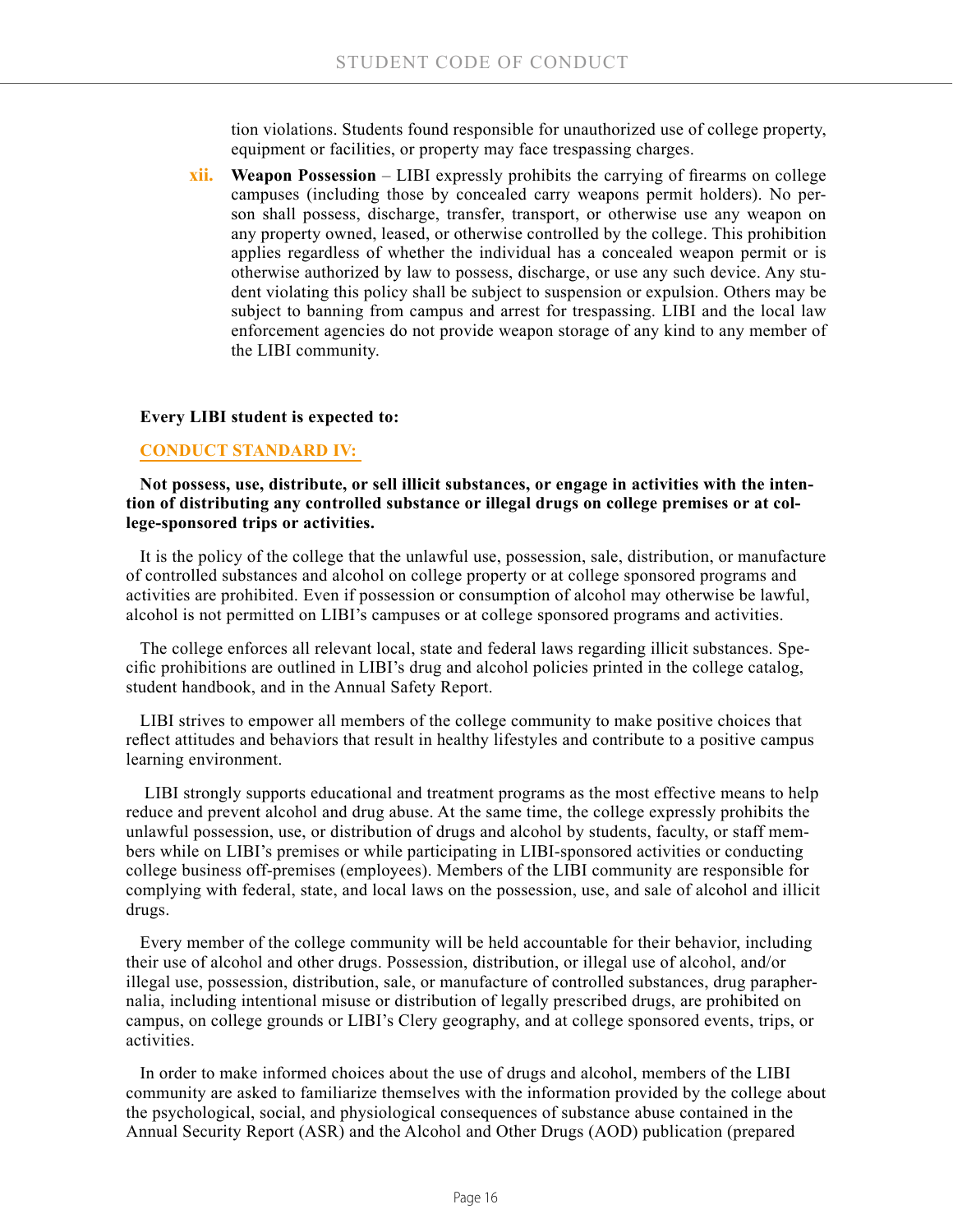biannually). Extensive referral and help resources are available in these publications and all members of the college are expected to review these resources.

#### **Use of Alcoholic Beverages and/or Drugs On and Off campus**

- **•** The **legal age of possession** and purchase **of alcohol in New York state is 21** years of age. It is **against the law to sell or give** away alcohol to anyone **under the age of 21**.
- **•** LIBI is in compliance with the Drug-Free Schools and Communities Act Amendments of 1989. The New York State minimum drinking age **(21 years)** is observed at all campus functions in cases when alcohol may be present.
- **•** The consumption, possession and distribution of alcohol **on campus and on campus facilities is prohibited.**
- **•** Arriving on campus intoxicated, attempting to participate in college activities while intoxicated, or attempting to go to class while intoxicated is prohibited and grounds for disciplinary actions under LIBI's Student Code of Conduct and may be grounds for expulsion from the college.
- **•** Any member of the community who is transported to the emergency room because of alcohol consumption or requires medical treatment for any injury related to alcohol consumption will be required to meet with the Disciplinary Hearing Panel to discuss their plans for seeking help and how that help will fit into the educational goals of the individual.
- **•** Intoxicated individuals who are confrontational, argumentative or uncooperative with college personnel summoned to assist will be subject to college disciplinary action and/or arrest.
- **•** Students and employees who violate LIBI's Drug and Alcohol policies are subject to sanctions under college policies and procedures. Employees and students should be aware that, in addition to college sanctions, LIBI will contact appropriate law enforcement agencies if the college believes that a violation of the policies should also be treated as a criminal matter.
- **•** Any member of the college community found to have used on another, is in possession of, or is distributing date rape drugs, also commonly referred to as predatory drugs, used for the purpose of rendering a victim passive, submissive, unwilling or unable to resist unwanted sexual advances, or unable to make reasonable decisions regarding sexual contact, will face disciplinary charges. These drugs are strictly prohibited on any of LIBI's properties and premises, at LIBI-sponsored events, trips, or activities. Students found responsible for the sale, possession, distribution, or usage of these substances will be subject to disciplinary action. **Anyone who reports the presence of these drugs in good faith to an official of the college in relation to** domestic violence, dating violence, stalking, or sexual assault will not be subject to LIBI's code of conduct action for violations of alcohol and/or drug use policies occurring at or near the time of the commission of the domestic violence, dating violence, stalking, or sexual assault. *Please see the [Enough is Enough Sexual Assault Special Section](https://issuu.com/longislandbusinessinstitute/docs/enough_is_enough_-_ff?e=15759193/61367658) for detailed information on LIBI's Policy for Alcohol and/or Drug Use Amnesty in Sexual and Interpersonal Violence Cases.*

In compliance with New York State's Education Law 129-B, LIBI has established a Policy for Alcohol and/or Drug Use Amnesty in Sexual and Interpersonal Violence Cases that is intended to encourage students to seek medical assistance related to drug and/or alcohol use without fear of being disciplined for such use. The health and safety of every student at LIBI is of utmost importance. LIBI recognizes that students who have been drinking and/or using drugs (whether such use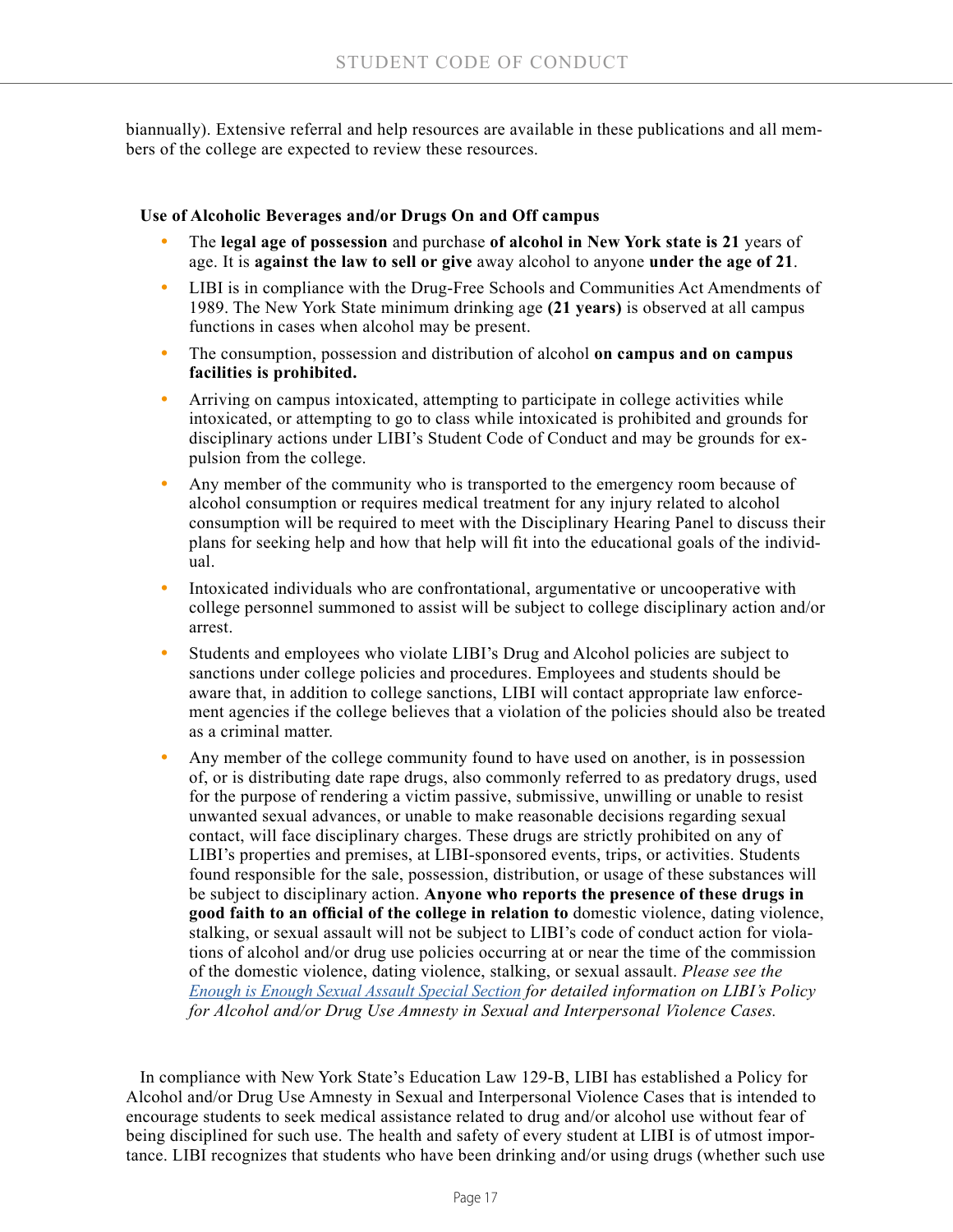is voluntary or involuntary) at the time that violence, including but not limited to domestic violence, dating violence, stalking, or sexual assault occurs may be hesitant to report such incidents due to fear of potential consequences for their own conduct. LIBI strongly encourages students to report incidents of domestic violence, dating violence, stalking, or sexual assault to institution officials. **A bystander acting in good faith or a reporting individual acting in good faith that discloses any incident of domestic violence, dating violence, stalking, or sexual assault to LIBI officials or law enforcement will not be subject to LIBI's code of conduct action for violations of alcohol and/or drug use policies occurring at or near the time of the commission of the domestic violence, dating violence, stalking, or sexual assault.** *Please see the [Enough is](https://issuu.com/longislandbusinessinstitute/docs/enough_is_enough_-_ff?e=15759193/61367658)  [Enough Sexual Assault Special Section](https://issuu.com/longislandbusinessinstitute/docs/enough_is_enough_-_ff?e=15759193/61367658) for detailed information on LIBI's Policy for Alcohol and/or Drug Use Amnesty in Sexual and Interpersonal Violence Cases.*

Instances of drug usage or sale on campus, or possession of drugs or drug paraphernalia related to drug usage, other than in connection with the aforementioned *LIBI's Policy for Alcohol and/or Drug Use Amnesty in Sexual and Interpersonal Violence Cases*, will result in temporary suspension while a conduct process for a violation under LIBI's Drug and Alcohol policies is completed.

#### **PLEASE NOTE:**

Students are strongly urged to review the ASR and the Alcohol and Other Drugs publication to better understand the health risks posed by the consumption of controlled substances, alcohol, and prescription drugs. The use and abuse of these substances may lead to permanent health conditions and disorders that affect all major organ systems in the human body. Since drug and alcohol abuse affects each major organ system, when one or more of these organs are damaged, you risk serious chronic conditions and death. Alcohol interferes with the body's ability to absorb and utilize calcium, which results in weakened and fragile bones. This means you are more prone to injuries and more susceptible to osteoporosis. Alcohol and drugs can slow muscle movement and impair muscle coordination. Over time, substance abuse reduces muscle mass and puts you at risk for developing a condition in which the muscle fibers of the body breakdown and enter your bloodstream. This can result in severe kidney damage and, in some cases, kidney failure. Alcohol and drugs strain the heart considerably. This can cause several chronic heart conditions including high blood pressure, deteriorated heart muscle, and an irregular heartbeat. High blood pressure can cause hormonal irregularities and strokes. Deterioration of the heart muscle reduced blood flow, which can interfere with your daily life and puts you at higher risk for heart attacks. Drug and alcohol abuse also interferes with blood clotting, causes anemia, and contributes to cirrhosis of the liver.

In addition, drugs and alcohol affect your short and long term memory and recall, they also negatively affect how you process information, and how you perform at school. Drugs and alcohol impair your judgement, and can expose you to potentially dangerous situations you would have normally avoided without the influence of illicit substances.

Remember: all drugs, prescription or illegal, alter your body's chemicals. Misuse of these substances can lead to addiction, hospitalization, long term health problems, brain damage, and even death.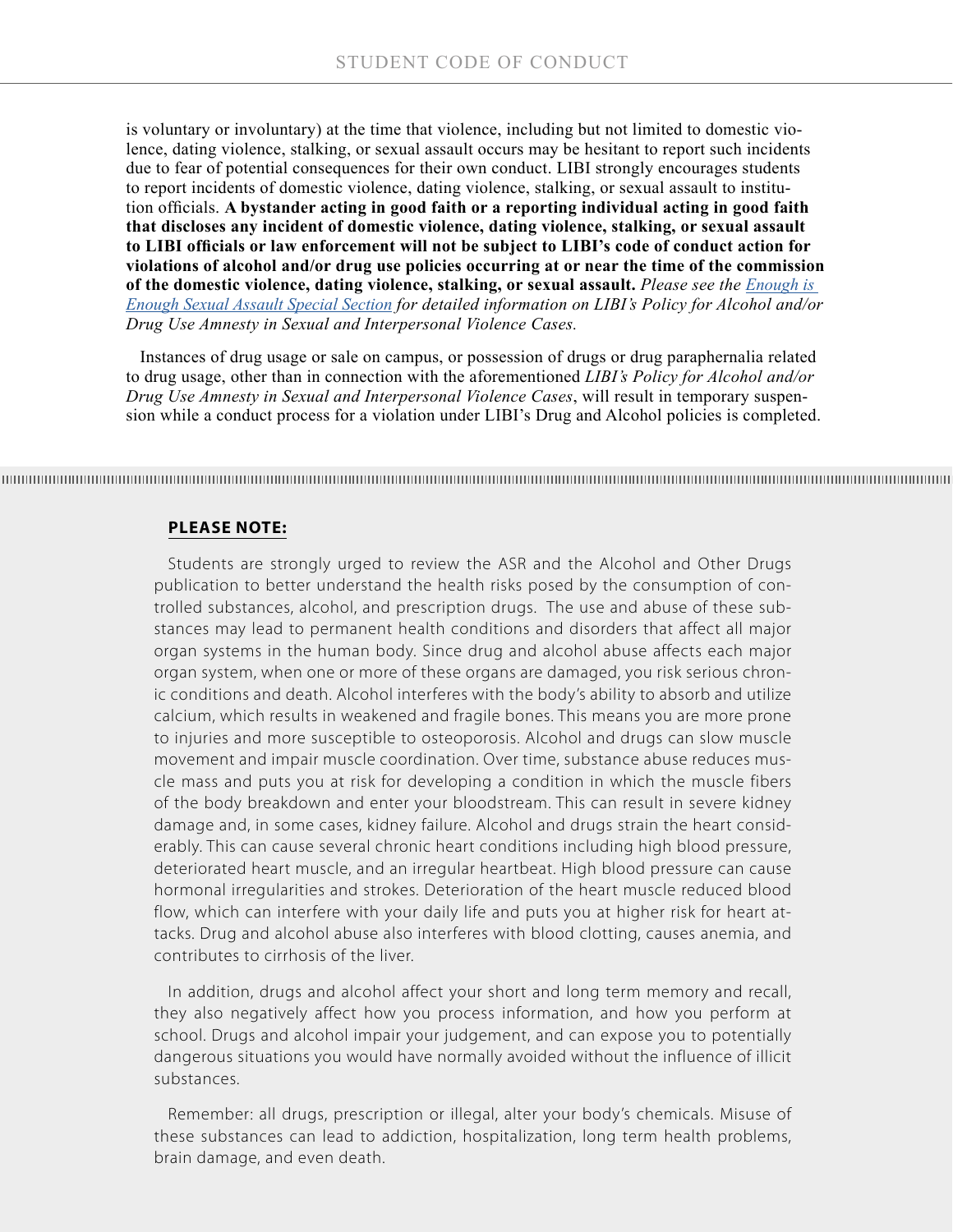If you are sharing needles, understand that people who inject drugs (also known as PWID) are among the groups most vulnerable to HIV infection. HIV prevalence among people who inject drugs is 28 times higher than among the rest of the population. <sup>[1]</sup>

 Inappropriate use and abuse of alcohol is often associated with lower academic performance and failures. Alcohol blocks REM sleep, and as a result drinking can make you forget new information—even if the drinking happens days after the learning took place.<sup>[2]</sup>

 Consuming alcohol also exposes individuals to sexually transmitted diseases and unplanned pregnancies. It increases aggressive behaviors, including sexual assault and rape, physical harm hallucinations, life-threatening convulsions, and death.

Even small amounts of alcohol may impair the ability to concentrate, as well as the judgment and coordination required to drive a car safely thus increasing the likelihood that the driver will be involved in an accident.

For more information please review the ASR and the AOD publication.

2 <https://www.theatlantic.com/health/archive/2017/12/even-small-amounts-of-alcohol-impair-memory/548474/>

#### **LEGAL SANCTIONS**

Both Federal and New York State law make it a criminal offense to manufacture, distribute, dispense or possess with intent to manufacture, distribute, dispense or simply possess a controlled substance, including marijuana. See Title 21 US Code 801 et. seq.; New York State Penal Law 220-221; and New York State Public Health Law § 3306. The sanctions for violation of these laws depend upon the particular offense and depend on aggravating factors such as the type and quantity of drugs involved. Sanctions range from monetary fines and community service to imprisonment.

*Applicable legal sanctions under federal, state, or local laws for the unlawful possession or distribution of illicit drugs and alcohol may be found at Title 21 US Code 801 et. seq.; New York State Penal Law 220- 221; and New York State Public Health Law § 3306. For the most recent and complete Federal Trafficking Penalties information, visit the website of the U.S. Drug Enforcement Administration at [www. dea.gov/agency/penalties.htm.](http://www. dea.gov/agency/penalties.htm.  )* 

*Or see:*

*[https://www.iecc.edu/files\\_user/CONS/Files/Federal\\_Trafficking\\_Pen](https://www.iecc.edu/files_user/CONS/Files/Federal_Trafficking_Penalties.pdf)[alties.pdf](https://www.iecc.edu/files_user/CONS/Files/Federal_Trafficking_Penalties.pdf)*

Appearance in public under the influence of narcotics or a drug other than alcohol is a violation under New York State Penal Code § 240.40. A person is guilty of appearance in public under the influence of narcotics or a drug other than alcohol when he appears in a public place under the influence of narcotics or a drug other than alcohol to the degree that he may endanger himself or other persons or property, or annoy persons in his vicinity.

A **Violation** is an offense for which a sentence to a term of imprisonment of up to 15 days may be imposed (New York State Penal Law, Article 10). A person arrested for committing a violation may be taken into custody but will usually be issued an appearance ticket indicating the time and place that he/she must appear in court.

New York State law 260.20 (d) (4) make it a violation to give or sell an alcoholic beverage to a person less than twenty-one years old. This is class A misdemeanor punishable by a sentence of

<sup>1</sup> Harm Reduction International (2016) ['The Case for a Harm Reduction Decade: Progress, potential and paradigm shifts'](https://www.hri.global/files/2016/03/10/Report_The_Case_for_a_Harm_Reduction_Decade.pdf) [pdf ]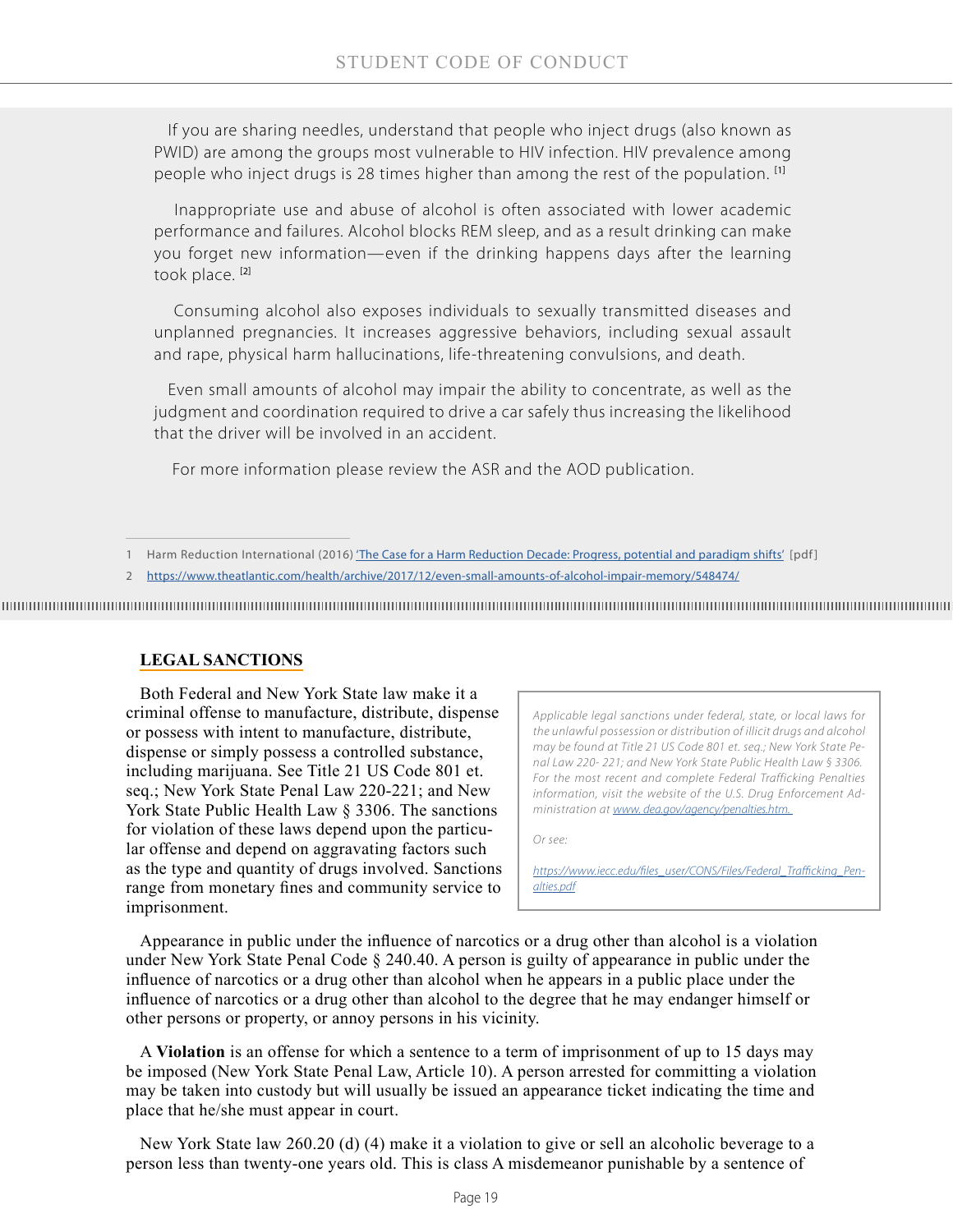imprisonment up to one year. It is illegal to use a false ID or to provide someone else with a false ID to buy alcohol. This is punishable by a \$100 and/or completion of an alcohol awareness program, and/or 30 hours of community service. If the false ID is a driver's license, your license may also be suspended for up to 90 days.

 It is unlawful to drive while intoxicated, i.e., blood alcohol content of .08 and higher, or "in an intoxicated condition." It is also a criminal offense for anyone to operate a motor vehicle if the person's ability to operate the vehicle is impaired by alcohol or other drugs. Any person who operates a motor vehicle while intoxicated or while his/her ability to operate such vehicle is impaired by the consumption of alcohol or by drugs, is in violation of New York State Vehicle and Traffic Law 1192, and is subject to suspension or revocation of driving privileges in the state as well as a fine up to \$1,000 and possible imprisonment for up to one year. A detailed summary of this can be obtained from Governor's Traffic Safety Committee webpage: [http://www.safeny.ny.gov/alco-vt.](http://www.safeny.ny.gov/alco-vt.htm) [htm](http://www.safeny.ny.gov/alco-vt.htm)

## **COLLEGE SANCTIONS**

Any violation of LIBI's Drug and Alcohol Policy may be disciplined in accordance with LIBI's disciplinary procedures for students and for employees. LIBI may refer the student or employee for criminal prosecution. Any sanction imposed by the college is independent of, and is in addition to, any penalty imposed in connection with legal sanctions.

The sanctions that may be imposed on a student include, but are not limited to, probation, suspension, dismissal and expulsion from the college.

The sanctions described below are illustrative of the range and severity of sanctions that may be imposed on a student, but they do not constitute a complete list of the possible sanctions. In determining a sanction, LIBI will consider the nature and severity of the violation, the impact of the transaction on the college community and the student's disciplinary history.

#### **• Controlled Substances:**

Violations of LIBI's Drug and Alcohol Policy relating to the unlawful possession, use, or distribution of controlled substances, even if a first offense, are considered to be extremely serious. Such violations may result in more severe disciplinary sanctions, even if there is no harm to the student, others, or property, than if the violation related to the use of alcohol. In addition to sanctions (probation, suspension, dismissal or expulsion), the student will be referred to a drug use assessment and required to comply with any recommendations.

#### **• Alcohol:**

Greater sanctions will be imposed for each successive violation.

- **-** First infraction: Generally, a first violation and there is **no harm to the student, others, or property**, sanctions may include, but are not limited to a probationary period; participation in an alcohol awareness progrvam, submitting to an alcohol use assessment and complying with any recommendations; or community service.
- **-** Second infraction: Generally, a repeat violation **or** a first violation that caused harm to the student, others, or property. Sanctions include, but are not limited to, submitting to an alcohol use assessment and complying with any recommendations; a probationary period; suspension, or expulsion from the college, and community service, if not dismissed.
- **-** Third infraction: Generally, a repeat violation indicative of a pattern of inappropriate behavior including disregarding previous admonitions, or a serious first or second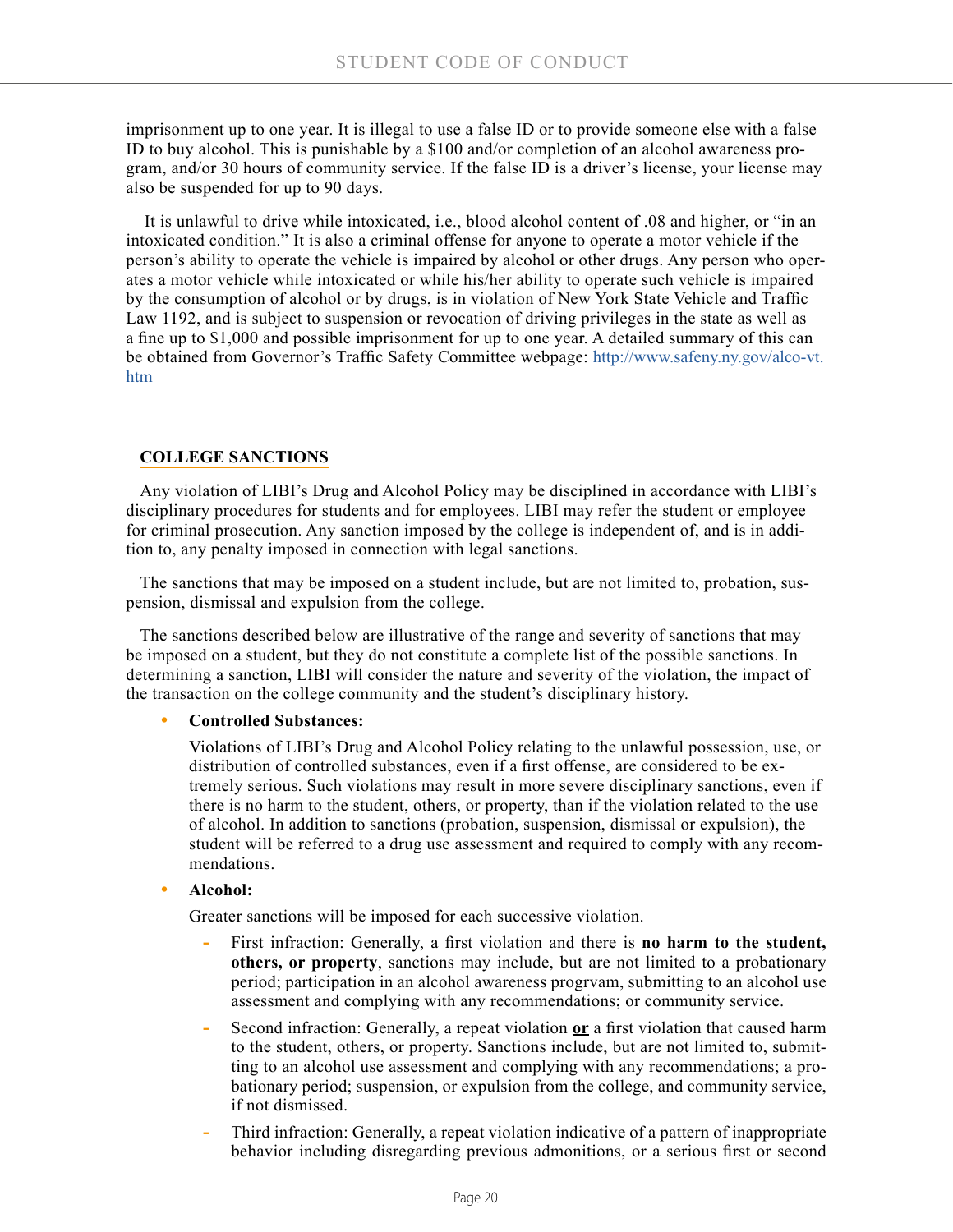violation involving harm to the student, others, or property will result in separation from the college (suspension) and mandated alcohol use assessment and proof of compliance with the assessment, or expulsion.

#### **Every LIBI student is expected to:**

#### **CONDUCT STANDARD V:**

Refrain from any interference with the procedures related to the enforcement of the Student Code of Conduct or any disciplinary decision, and will agree to fulfill any sanction properly imposed under the provisions of the Code of Conduct.

Any interference with the process outlined can erode students' access to a reasonable and fair disciplinary process. Students who interfere with this process by providing false information, or who withhold information necessary for the college to reach a fair and balanced decision, interfere with the proper functioning of the disciplinary process. Students who misrepresent information, withhold information, or otherwise distort facts surrounding an event being investigated will be held accountable for their decisions separately under this standard of LIBI's Code of Conduct. Failing to honor a commitment to complete a sanction, falls under this standard as well and renders the student responsible for an additional violation of the Code of Conduct.

Students are informed, upon enrollment at LIBI, about the requirements of the Student Code of Conduct. It is the responsibility of each student to read the Code carefully and to ask his/her academic advisor questions and to seek clarification. The Code of Conduct is available on the college website, in the Catalog, and on Engrade, and it explains processes and procedures and the options available to students charged with a violation, and other features of the Student Code of Conduct.

#### **Every LIBI student is expected to:**

#### **CONDUCT STANDARD VI:**

#### **Abide by the No Solicitation Policy**

- **•** LIBI does not endorse any third-party products, services, tours, or memberships. Members of the college community may not use any part of the college premises, including bulletin boards and common areas, for soliciting or selling any merchandise or services without the written permission of the Director of Intercampus Activities.
- **•** Personal integrity also encompasses not using LIBI's name or ID card to obtain charitable funds for personal gain through false representation.
- Knowingly misrepresenting items or services to deceive another, or to gain personal benefit from another's ignorance or inexperience is strictly prohibited on campus, and off-campus when using LIBI's name or one's association with LIBI.

#### **Every LIBI student is expected to:**

#### **CONDUCT STANDARD VII:**

**Abide by the policies and rules outlined in the Academic Integrity section of the Student Code of Conduct.**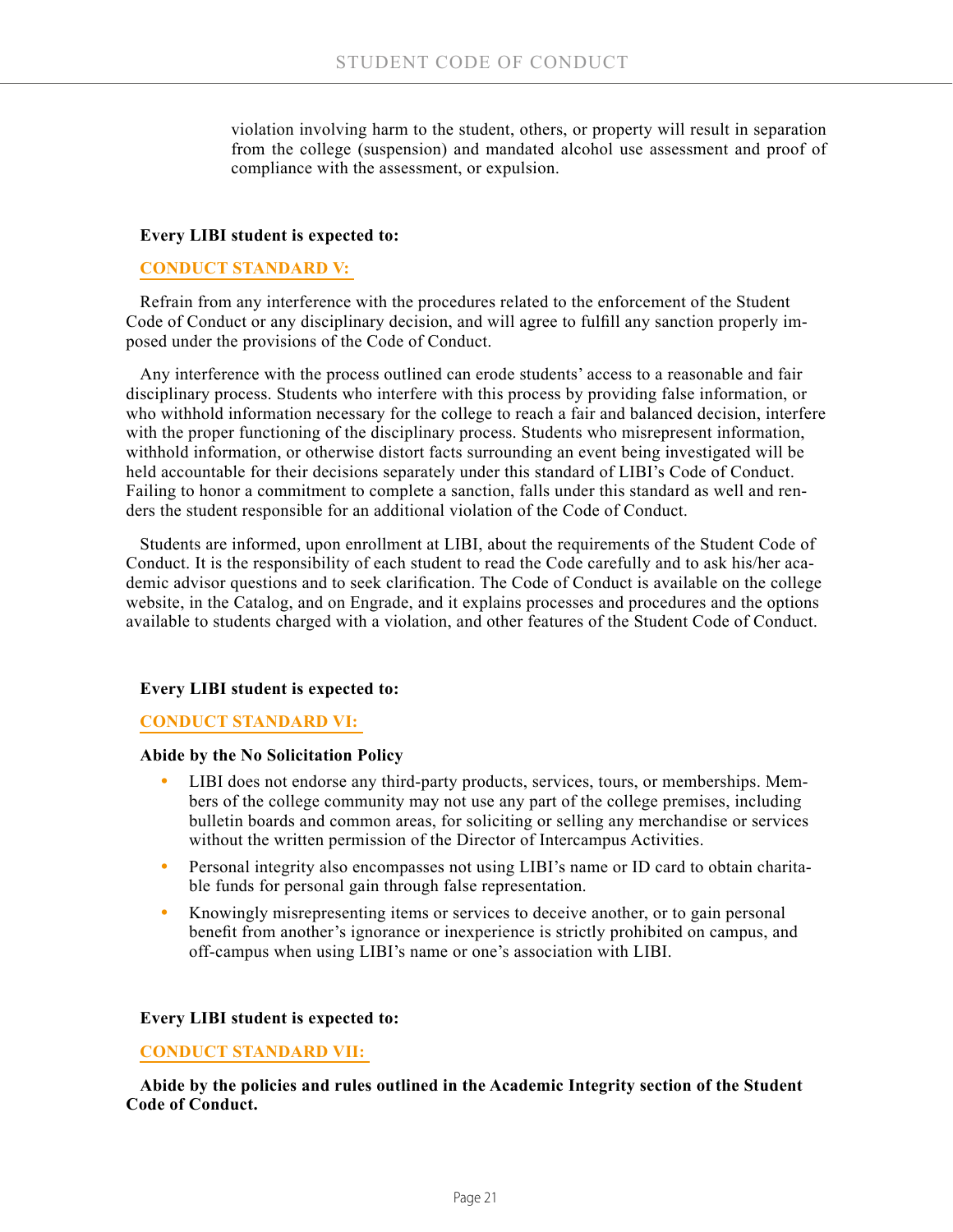It is the responsibility of every student enrolled at LIBI to support the principles of academic integrity and to refrain from all forms of academic dishonesty, including but not limited to the following:

- **i.** Plagiarism is a serious academic offense and carries sanctions that range from failing the assignment or course to expulsion from the college.
	- **•** Plagiarism includes, but is not limited to, the use of words or ideas written or created by someone other than the student, as if they were one's own without properly giving credit to the source when submitting academic work (whether graded or otherwise);
	- **•** The use, by paraphrase or direct quotation, of the published or unpublished work of another person without full and clear acknowledgment;
	- **•** The unacknowledged use of materials prepared by another person or acquired from an entity engaging in the selling of term papers or other academic materials.
	- **•** Unauthorized collaboration.
	- **•** Engaging in behavior specifically prohibited by an instructor during class instruction or in a course syllabus.
	- **•** Taking deliberate action to destroy or damage another's academic work to gain an advantage for oneself or another.
	- **•** The recording of instructional content without the express permission of the instructor(s), unless approved as an accessibility accommodation, and/or the dissemination or use of such unauthorized records.
	- **•** Multiple submissions of the same work in separate courses without the express permission of the instructor(s).
	- **•** Falsification, fabrication, or misrepresentation of data, other information, or citations in connection with an academic assignment, whether graded or otherwise.
	- **•** Using online sources, such as solution manuals, without the permission of the instructor to complete assignments, exams, tests, or quizzes;
	- **•** Any action taken or attempted by a student that gives the student an unfair advantage in his or her academic work over other students. Actions include but are not limited to: securing or gaining access to tests in advance (stealing, buying, etc.); copying (physically or electronically), retaining without permission (holding on to an examination that should have been returned at the end of the examination period), or disseminating unauthorized copies of testing materials.
- **ii.** Cheating is classified as the use of unauthorized assistance in taking quizzes, tests, or examinations, or completing assignments.
- iii. Cheating includes, but is not limited to, the use of unauthorized materials, information, or study aids in any academic exercise; the alteration of any answers on a graded document before submitting it for re-grading; or the failure to observe the expressed procedures or instructions of an academic testing exercise (e.g., examination instructions regarding alternate seating, conversation during an examination, the use of electronic devises when expressly forbidden to do so by the instructor or proctor, unauthorized collaboration).
- **iv.** Unauthorized use of electronic devices during any graded testing activity. A student is not permitted to access any electronic devices including, cell phones, tablets, notebooks, smart watches, etc. during any graded testing activity. Any student using an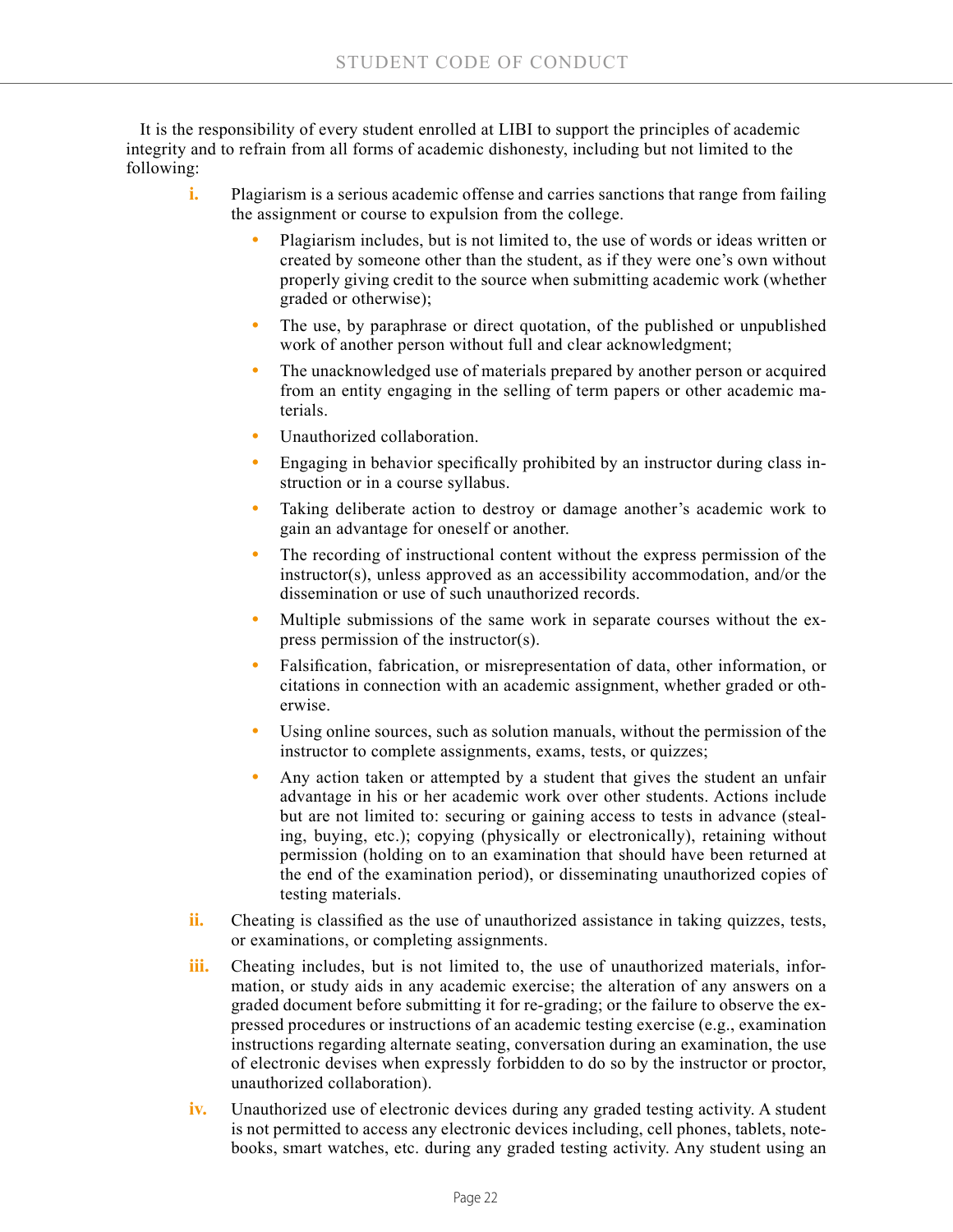electronic device without permission of the instructor will be in violation of LIBI's Academic Integrity policy and subject to disciplinary sanctions.

**v.** All other forms of academic misconduct, including but not limited to, requesting, hiring, or otherwise encouraging someone to take a course, exam, test, or complete assignments for a student. Copying answers from another, using study notes to aid in a testing exercise, and aiding or assisting another student in the commission of prohibited conduct.

 All forms of academic dishonesty are unacceptable at LIBI and will not be tolerated. Students who violate LIBI's academic integrity policies will be subject to disciplinary sanctions.

A student accused of violating LIBI's academic integrity policies will be informed of his/her alleged violation(s) by his/her professor either verbally or in writing. The student will participate in a meeting arranged by the faculty member to discuss the evidence against the student. This meeting will provide the student an opportunity to respond to the charges.

If a student is found to be in violation of LIBI's academic integrity policies, a decision will be made by the faculty member as to an appropriate academic penalty. If the infraction is the first one for the student, the faculty member may reduce the student's final grade or award a grade of "zero" for the assessment in question. The academic directors serve as the initial point of contact for faculty when they report incidents of suspected academic dishonesty. When the accused student has been found to have committed an academic violation that affects the student's final grade causing course failure, the Provost will be notified. The Provost will verify whether this was the student's first infraction. If the academic dishonesty is not the student's first infraction, the Provost will place the student on academic integrity probation. If an additional infraction occurs while the student is on academic integrity probation, the student will face a conduct hearing that will determine whether the student should be suspended (for a minimum of one semester) or expelled, depending on the seriousness of the infractions committed in their entirety.

#### **Every LIBI student is expected to:**

#### **CONDUCT STANDARD VIII:**

#### **Not violate published college regulations and policies, including, but not limited to those outlined above, and any other college policies published as an addendum, required for the safety and orderly operation of the college.**

LIBI periodically reviews the Student Code of Conduct and may amend or add policies in response to new requirements, regulations or laws. LIBI may also change, add, or amend the Student Code of Conduct based on institutional need as perceived by the President, the Provost, or other members of the college community in order to maintain a safe, productive, and respectful learning environment. When the Student Code of Conduct is changed before a new College Catalog can be published, LIBI will release an addendum to the Catalog and will publish it on the College website. Students will be notified that an addendum has been produced and will be expected to read and abide by any changes therein.

Students may seek clarification about published policies from the following offices:

#### **Examples:**

- **i. Academic Honesty** Provost's Office, Academic Directors, Faculty
- **ii. Alcohol and Drug Policy** Director of Operations, Director of Intercampus Activi-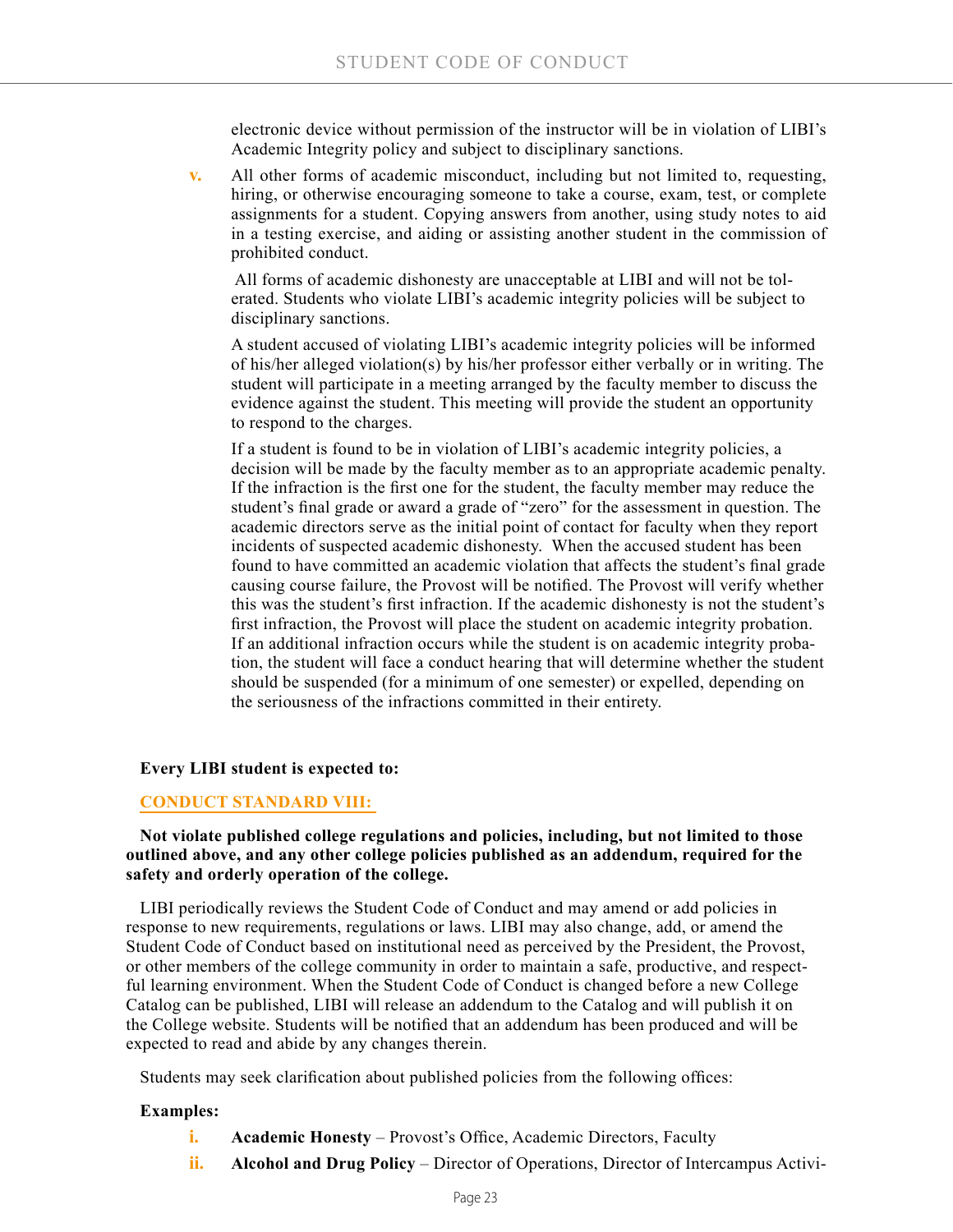ties, Assistant Campus Director

- **iii. Code of Conduct** Director of Operations, Provost, Assistant Campus Director, Academic Advising Staff
- **iv. Education Records Policy** Registrar
- **v. Facility Use Policy** Provost, Assistant Campus Director, Director of Operations
- **vi. Firearms/Weapons Policy** Provost, Assistant Campus Director, Director of Operations
- **vii. Campus Policy Prohibiting Sexual Misconduct**  Title IX Coordinators, Provost, Assistant Campus Director, Director of Operations
- **viii. Campus Policy Prohibiting Discrimination and Harassment** Title IX Coordinators, President, Provost, Assistant Campus Director, Director of Operations, Academic Advising Staff
- **ix. Hazing Policy** Director of Operations, Director of Intercampus Activities
- **x. Information Use and Security Policy** IT Department, Director of Operations
- **xi. On-Campus Fundraising Policy** Director of Intercampus Activities, Assistant Campus Director
- **xii. Political Activity Policy** Director of Intercampus Activities, Provost, Assistant Campus Director
- **xiii. Privacy and Appropriate Use of Resources Policy** Director of Operations, Registrar, IT department
- **xiv. Engrade Policies** Director of Academic Affairs, Provost
- **xv. Smoking Policy** Assistant Campus Director, Director of Operations
- **xvi. Solicitation Policy** Director of Intercampus Activities

## SECTION 3 - IDENTIFICATION CARDS

LIBI ID cards are not transferable. The ID holder is responsible for the care and safekeeping of the ID card. Transferring or lending one's ID card to another person to obtain entry to LIBI premises or for any other reason is strictly prohibited. The ID card remains the property of the college and must be returned if the student's relationship with the college ceases. Students found to be in violation of this policy will face disciplinary action.

Any transfer, alteration, falsification, or forgery of an ID card constitutes a violation of the Student Code of Conduct and will result in disciplinary action.

#### **College ID must be:**

- **•** carried at all times;
- presented to gain access to the campuses;
- presented when checking out library materials;
- returned to the Registrar upon termination of enrollment;
- **•** reported to the Registrar or reception desk personnel if lost or stolen.

ID cards found by a non-owner should be returned to the Registrar or the reception desk personnel promptly.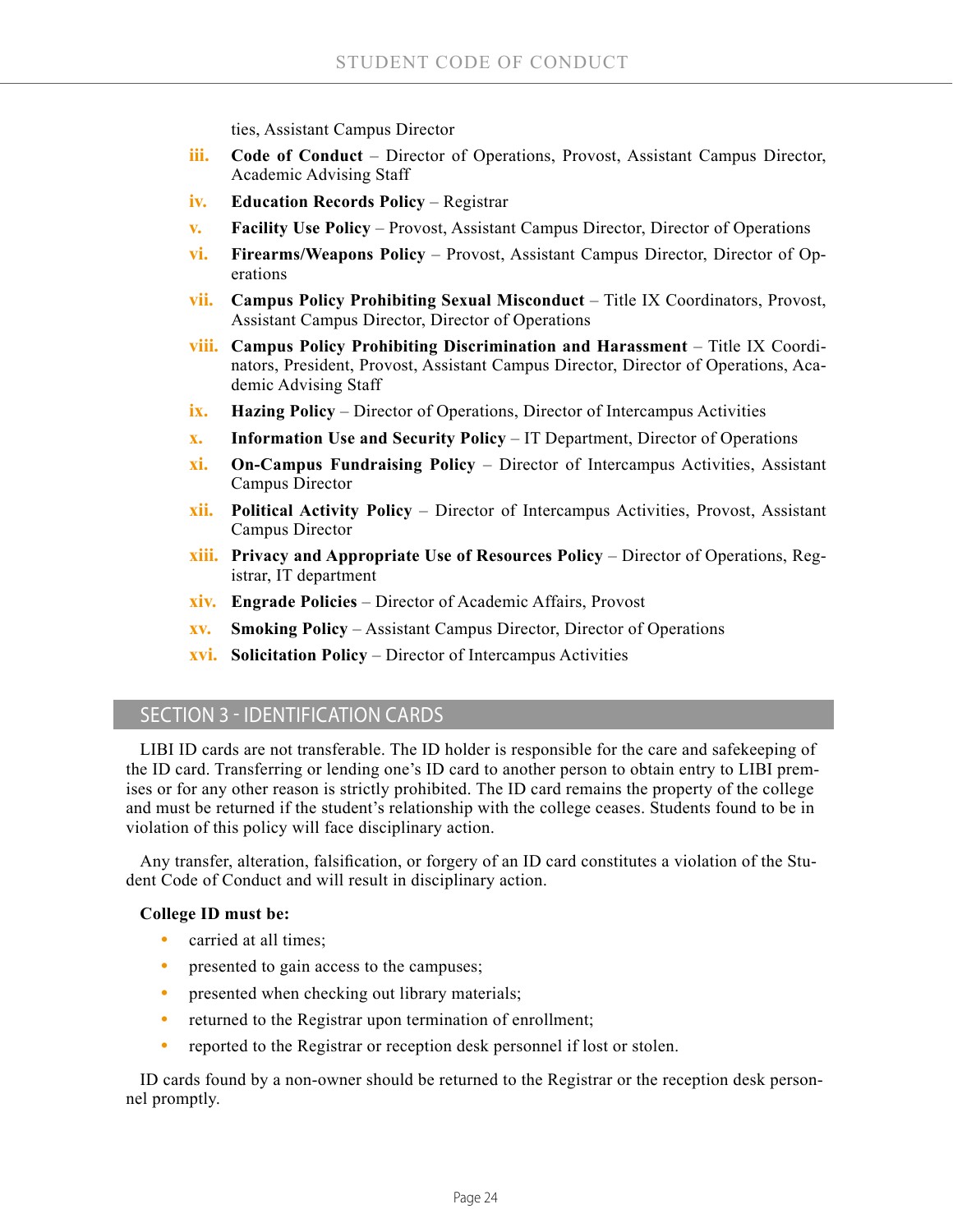#### **PERSONAL MISREPRESENTATION AND REFUSAL TO PRODUCE IDENTIFICATION**

Proper identification for LIBI students is defined as the LIBI ID card. Each member of the LIBI community is issued a college ID card. Everyone, without exception, is expected to wear their college ID in a visible manner and to produce it upon request of a college official or the building security staff. Refusal to show proper identification to authorized personnel in the performance of their duties, or the inability to show identification(s) as a result of failing to carry/possess identification, will result in being refused access to LIBI's premises (i.e. buildings, classrooms, library, etc.) as well as in disciplinary action.

## SECTION 4 - REPORTING

The following procedures should be followed for filing reports of Student Code of Conduct Violations **that do not involve allegations of sexual assault, domestic violence, sexual violence, or stalking.** The full policy on handling and reporting allegations involving sexual assault, domestic violence, or stalking are published in the [Enough is Enough Sexual Assault Special Section](https://issuu.com/longislandbusinessinstitute/docs/enough_is_enough_-_ff?e=15759193/61367658).

## **REPORTING A VIOLATION OF THE STUDENT CODE OF CONDUCT**

*LIBI is committed to the holistic development of our students. Part of our commitment is instilling integrity, encouraging right decision-making, and fostering self-accountability in each student. Every student is expected to grow and develop during their time at LIBI.*

The Student Code of Conduct contains policies and procedures to both promote the college mission and to protect the rights of students, faculty and staff. Students are obligated to be aware of and to comply with the college's rules, policies and procedures. Students are also individually responsible for understanding and exercising their rights, fulfilling their obligations and respecting the rights of others. The Student Code of Conduct articulates the types of actions that infringe upon the rights of others in the college community and that curtail the academic integrity efforts of the college. Any member of the college community with relevant information concerning a possible violation of the Student Code of Conduct may file a complaint. Students can make a formal complaint concerning an alleged violation of the Student Code of Conduct to any college staff or faculty

member; however, the Conduct Officer will be notified upon the receipt of a formal complaint so that the complaint can be properly reviewed to determine appropriate next steps. Students can also file complaints on LIBI's website by submitting an incident report. The incident report is routed directly to the Conduct Officer. The incident report should be as detailed as possible, listing the party charged, witnesses, dates, times, locations and specific information about the behavior. The complaint will be reviewed by the Conduct Officer to determine the applicable procedure to address the conduct.

Students should understand that although the Student Conduct process operates parallel to criminal or civil justice processes, it is not the forum to rely on to recover money damages or otherwise seek a judgment in one's favor.

To submit report visit [www.libi.edu](http://www.libi.edu) and click on the ["Submit Incident Report"](https://goo.gl/forms/0RsiWI2b7NvbS8cF2) button.

## **AFTER A CLAIM IS REPORTED**

The Conduct Officer will review all reports received for possible investigation. An investigation may involve interviewing those involved in the incident, consulting with police or other college personnel who may be co-investigating, or collecting materials relevant to the situation. Students who are the subject of reports alleging misconduct will meet with the Conduct Officer in a preliminary conference. This is the student's opportunity to learn about the disciplinary process, make an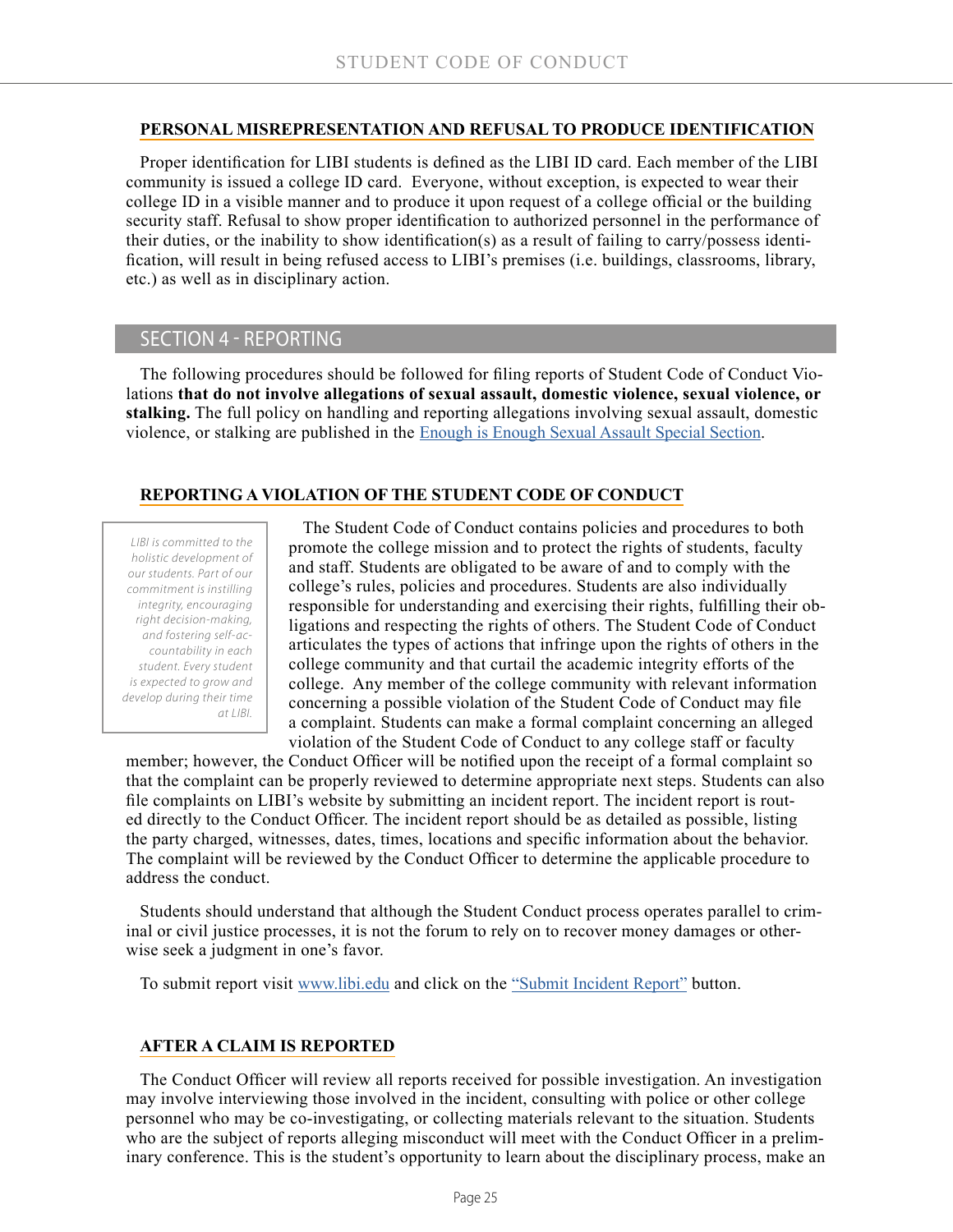initial statement regarding his/her involvement in the reported incident, and to ask any questions of the Conduct Officer.

## **ROLE OF THE COMPLAINANT IN CASES NOT INVOLVING ALLEGATIONS OF SEX-UAL ASSAULT, DOMESTIC VIO LENCE, SEXUAL VIOLENCE, OR STALKING.**

No individual, also referred to as the reporting-individual or the complainant in LIBI's publications, who brings forward a complaint, is responsible for "prosecuting" or presenting the case. The reporting individual may be asked to meet with a Conduct Officer, or a designee assigned to investigate the allegations, to provide additional information, answer any questions the Conduct Officer or designee may have about the incident. The reporting individual may be asked to address the panel during the hearing. Reporting individuals who do not wish to be involved in the disciplinary process once they file a complaint or report, should understand that the process will continue if there is sufficient information for the process to proceed. The reporting individual will be notified by the Conduct Officer whether there is sufficient information to sustain charges.

The Conduct Officer or designee will be the primary contacts for the accused student, referred to as the respondent. Reporting individuals who feel uncomfortable participating in the conduct process should discuss their trepidation with the Conduct Officer since there are other mechanisms that will allow the reporting individual to participate. Alternatives include but are not limited to, allowing the reporting individual to provide a written statement or to testify separately at a different time. The college makes a great effort to keep the questioning from being done in an inappropriate manner and to make the environment feel as safe as possible.

#### **ROLE OF THE RESPONDENT**

The Conduct Officer or designee will be the primary contact for the responding party. The respondent will have the opportunity to offer evidence during the investigation and to present evidence and testimony at the hearing. The Conduct Officer or Chair of the Hearing Panel will determine how this will occur. If the respondent does not contest the complaint within 2 business of the receipt of the written allegations, and the student has not requested an extension for a valid reason, the Conduct Officer will proceed with the sanctioning, as appropriate. The Conduct Officer will send all correspondence regarding the allegations to the address on file with the Registrar's Office. A good faith effort to deliver the notice or any subsequent correspondence to the address on file will constitute acceptable notice to the respondent.

If the respondent does not wish to participate in the proceedings, he/she must provide written notification of their desire not to participate further in the process.

Students who withdraw prior to the conclusion of the disciplinary proceedings will receive a notation on their transcripts (for more information please see transcript notation in the [Sanctions](#page-26-0) section).

Students who admit responsibility to the allegation in question will not participate in a hearing, rather the hearing panel process will be moved to deliberation. Any applicable sanctions will be imposed.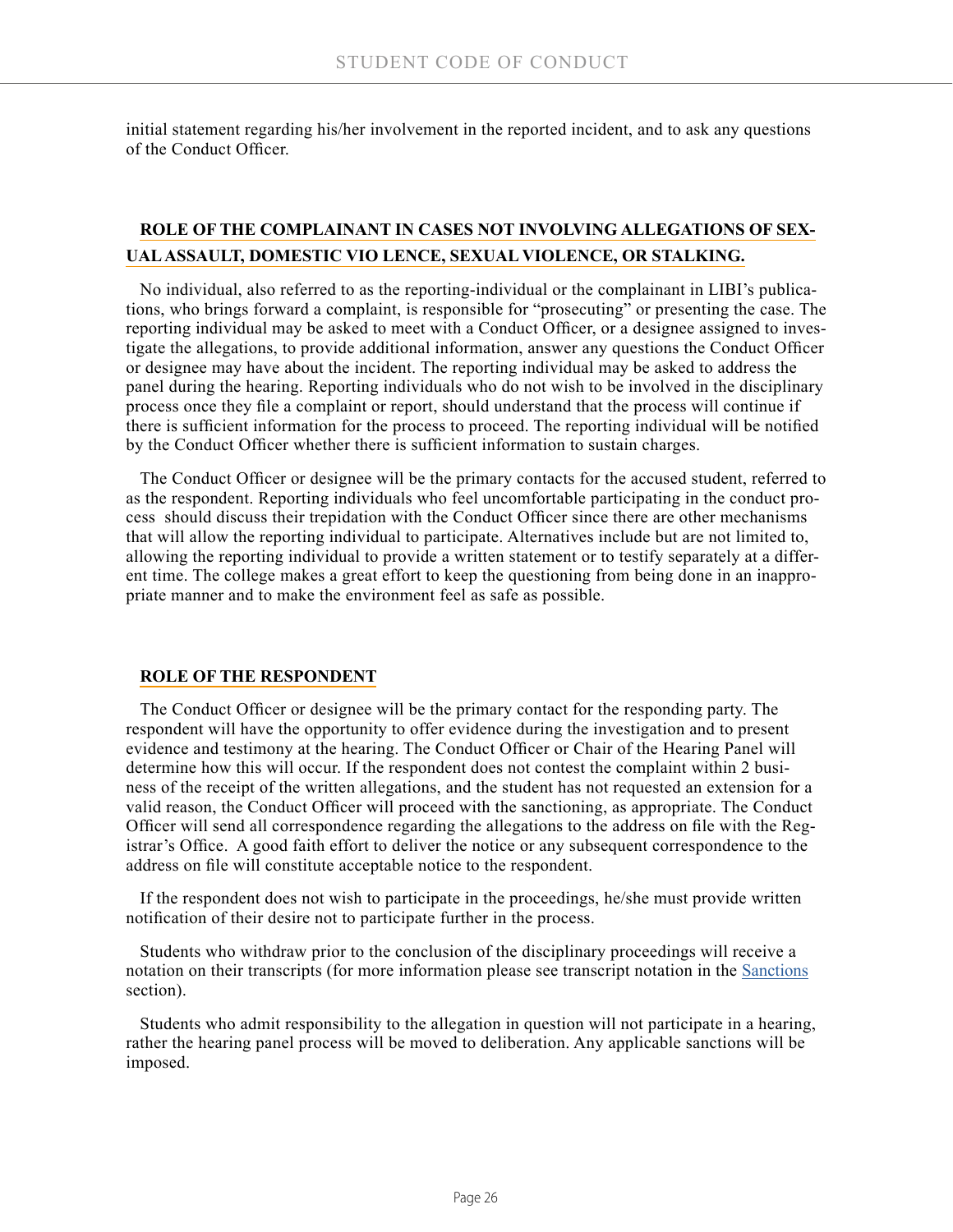### **CAN THE REPORTING INDIVIDUAL STOP THE PROCESS FROM HAPPENING?**

Individuals who report a violation of the Student Code of Conduct and wish to stop the disciplinary process from happening, must speak to the Conduct Officer. The answer will depend on the nature of the allegations. In some cases, the reporting individual can choose to stop the process, while in some other instances, if there is an issue of safety for the reporting individual or for members of the LIBI community, the college may have to take action, even if the reporting individual does not want the college to do so. Reporting individuals are urged to openly discuss their concerns and preferences with the Conduct Officer handling the case.

## **SUBMITTING COMPLAINTS ANONYMOUSLY**

Students may submit complaints of Student Code of Conduct violations anonymously, but LI-BI's ability to start or complete an investigation may be limited without knowing the source of the complaint.

## SECTION 5 - COMPLICITY

Attempts to commit acts prohibited by the Student Code of Conduct or encouraging others to commit acts prohibited by the Student Code of Conduct will be addressed to the same extent as completed violations. A student may be found complicit if he or she is cognizant that a violation of the Student Code of Conduct has occurred and has the ability to report it, but fails to do so, or fails to remove him/herself from the violation.

## <span id="page-26-0"></span>SECTION 6 - SANCTIONS

LIBI aims to make the conduct process educative first and punitive second; therefore, sanctions under the Student Code of Conduct are imposed for their educative, not punitive, effect. Students who enter LIBI's conduct process are asked to examine the motives for and consequences of their actions. At the conclusion of the process, it is the hope of the college that the student will understand the effect of his/her behavior on other members of the community.

It is also the hope of the college that by participating in the disciplinary process the student will:

- demonstrate ethical development;
- commit to complying with institutional policies;
- understand that committing further violations of policy will result in further sanctions, including potentially dismissal;
- **•** demonstrate a fuller understanding of LIBI's values reflected in college policies;
- **•** demonstrate a fuller understanding of the purpose of institutional policies;
- **•** achieve a better understanding of the importance of personal integrity.
- gain a better understanding of the consequences and potential consequences of personal actions;
- **•** demonstrate that he/she will employ more effective critical thinking and problem-solving skills if confronted with future potential conduct situations;
- ultimately obtain a degree.

With this in mind, sanctions are given with the intent to help the student accept accountability and to learn from the process. When the student is found responsible for violating the Student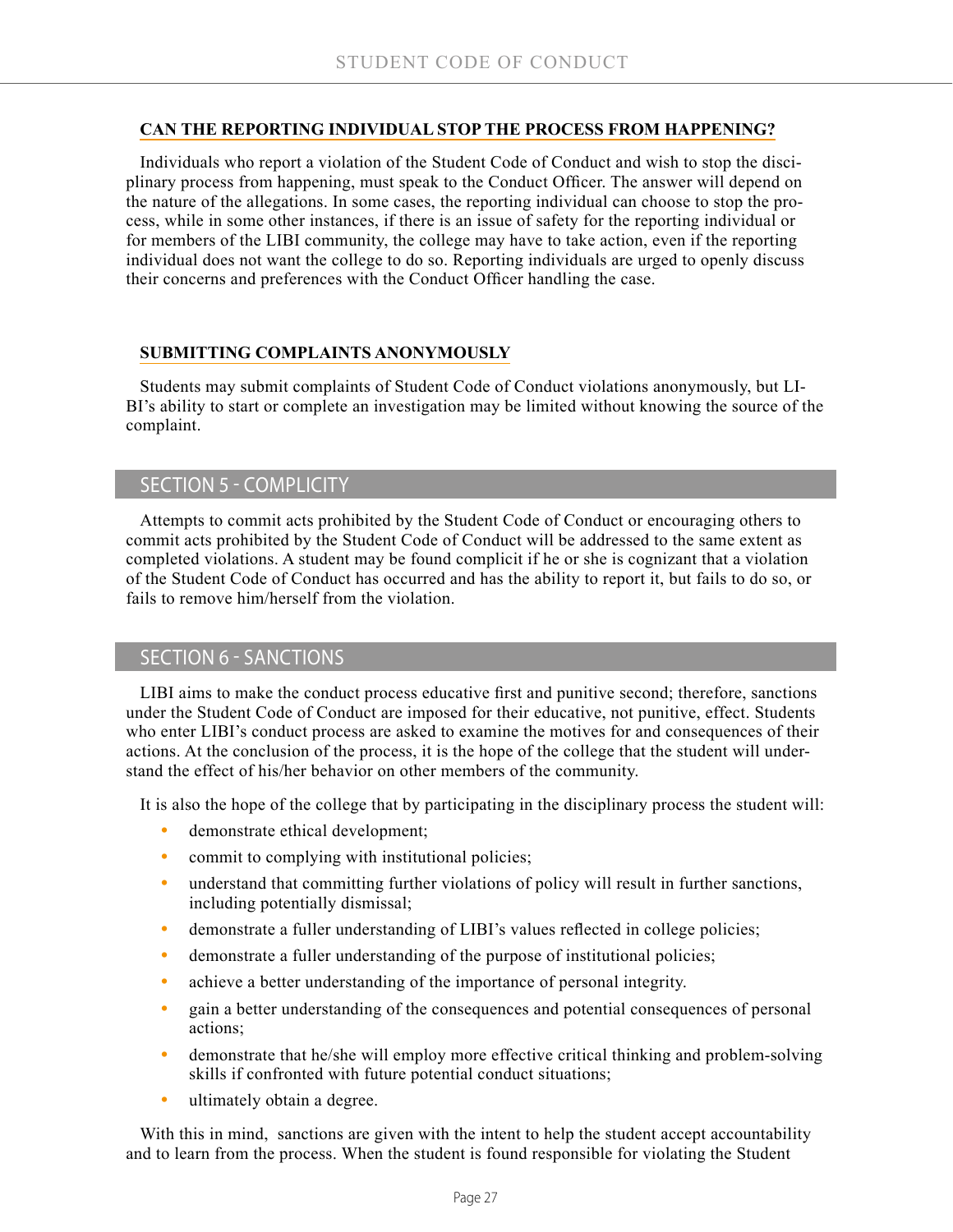Code of Conduct, a formal sanction will be assigned. All the sanctions listed below may be imposed on groups and organizations as well as individuals.

Possible sanctions include, but are not limited to:

- **i. Reprimand** A formal admonition on behalf of the LIBI community. Transgressions warranting a Reprimand do not rise to the level of a formal warning, but are nevertheless unacceptable and can't be overlooked. It is intended to clearly document in a student's file that his/her behavior has been deemed unacceptable. No other specific action is taken unless further misconduct occurs.
- **ii. Revocation of Privileges**  Privileges normally afforded to students may be revoked as an appropriate response to a student's behavior. This can include denial of the use of certain college facilities or the right to participate in certain activities, events, programs, or to exercise certain privileges for a designated period of time. A violation of the restriction will result in further sanctions.
- **iii. Restitution** A student may be required to make payment to an individual or to the college related to the misconduct for damage, destruction, defacement, theft, or unauthorized use of property.
- **iv.** Fines LIBI reserves the right to impose fines, as appropriate, in addition to requiring payment for costs resulting from or associated with the offenses.
- **v. Contact Restrictions**  Directives to students issued by the college that restrict the contact and/or communication between or among designated parties. Contact Restrictions may be the result of a student conduct process, remedies based resolution, or put in place temporarily.

Contact Restrictions prohibit all forms of communication between designated parties, direct or indirect, including in person, social media, text messaging, email, mail, and through the use of friends, family, or acquaintances making requests on the individual's behalf. These restrictions are not legal protective orders as those are issued by a court of law.

- **vi. Interim Suspension** Temporary suspension of certain rights or privileges while a conduct case is pending. Interim suspension may be broad and all-inclusive, involving the student's removal from campus until the hearing, or may be restricted to a specific location and/or function and is based on the determination that the safety and well-being of the college community or specific persons are at risk.
- **vii. Warning** A conduct warning is the result of a Standards violation that calls into question the student's full understanding of the conduct expected of a student at the college. Students who receive a warning will be asked to examine the source of their behavior and ways to refocus themselves to return to good standing. Students who violate the Code of Conduct while on warning will face more serious sanctions. No other specific action is taken unless further misconduct occurs. A Conduct Warning will be maintained as part of a student's educational record until graduation.
- **viii. Disciplinary Probation**  This action constitutes a change in status between good standing and suspension or expulsion from the college. The student is permitted to remain enrolled and to continue attending classes at the college under certain stated conditions depending upon the nature of the violation. If a student violates the Student Code of Conduct further while on conduct probation, the student may be subject to suspension or expulsion. Probation may extend beyond one semester, and may be imposed for the duration of the student's studies at LIBI.
- **ix. Disciplinary Conduct Suspension** Conduct suspension is a separation of the student from the college (including its premises and activities) for a specified period of time. This sanction is instituted when a period away from the college may be neces-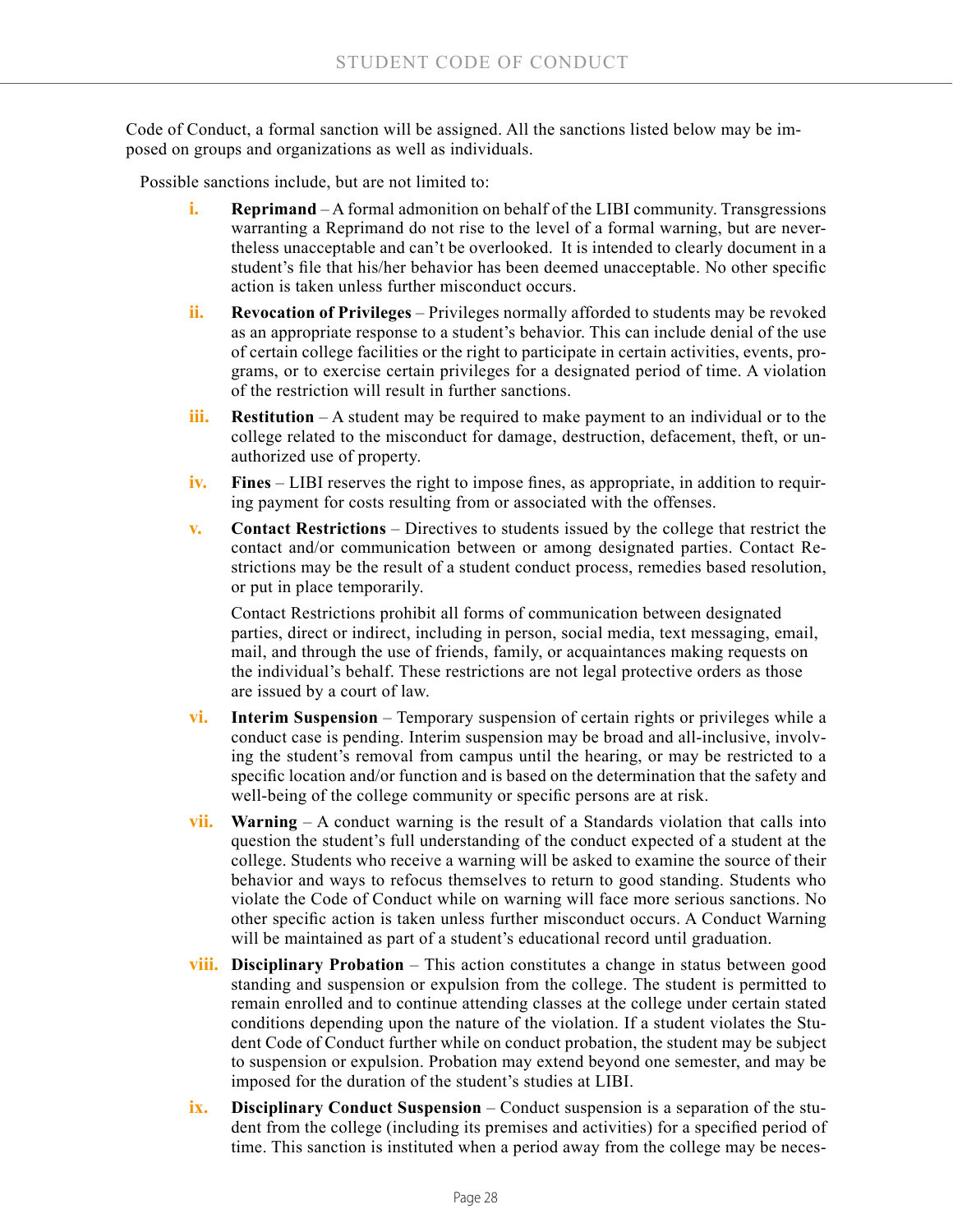sary and sufficient in reconciling the student to the college community's values and goals. Depending on the timing of the suspension, all fees and academic credits for the semester during which the suspension occurs may be forfeited. Student who wish to return LIBI after their suspension period has concluded must make that request to the Provost or designee and will be asked to demonstrate willingness to abide by LIBI's Student Code of Conduct. Conduct Suspension is maintained as a part of a student's educational record indefinitely.

- **x. Educational Referrals** LIBI reserves the right to impose counseling or substance assessments or other required educational sanctions.
- **xi. Disciplinary Conduct Expulsion** Conduct expulsion is a permanent separation of the student from the college (including all college premises and activities). This sanction is given to students who have proven themselves incapable of following the Student Code of Conduct and are unable to demonstrate an understanding of the ethical values held by the institution. This sanction is usually given because of continued pattern of violations that directly threaten the safety or well-being of the members of the college community. Record of the expulsion will appear in the student's file maintained by the Registrar and will be kept indefinitely. Students who are dismissed may request a refund for tuition for the semester in which the dismissal is imposed only in accordance with the refund policy and schedule published in the College Catalog. All fees and academic credits for the semester during which the expulsion occurs are forfeited.
- **xii. Revocation of a Degree or Certificate**  This sanction would be the result of the college discovering that the credential was awarded based, in whole or in part, upon the student's satisfying the academic requirements for the award of the credential by or through actions which constitute academic dishonesty;

The credential was awarded based, in whole or in part, upon the student's satisfying the academic requirements for the award of the degree, diploma and/or certificate by or through actions which involve falsification, misrepresentation, fabrication or other mischaracterization of the nature of or number of credit hours or degrees earned at other institutions of higher education for which LIBI had awarded transfer credit;

The credential was awarded based, in whole or in part, upon the student's obtaining a waiver of the academic requirements for the award of the credential by or through actions which involve falsification, misrepresentation, fabrication or other mischaracterization of the reasons for such waiver of the academic requirements for the award of the credential or the forgery, falsification, fabrication or mischaracterization of the necessary approval of such waiver of the academic requirements for the award of the credential;

The credential was awarded despite the student's failure to satisfy the academicrequirements for the award of the degree, diploma and/or certi cate in existenceat the time the credential was awarded and without regard to whether or not the student's conduct contributed, in whole or in part, to the erroneous award of the credential.

**xiii. Transcription Notation** – Any time a student is found responsible for committing a violent act, including but not limited to sexual misconduct, Education Law Article 129-B requires a notation be made on the student's transcript. The notation may read, "suspended after finding of responsibility for a code of conduct violation" or "expelled after a finding of responsibility for a code of conduct violation." If a student withdraws from the institution while conduct charges are pending, and declines to complete the disciplinary process, as outlined above, a notation will be made on the transcript indicating the student "withdrew with conduct charges pending." Students suspended from the college for acts of violence, including but not limited to sexual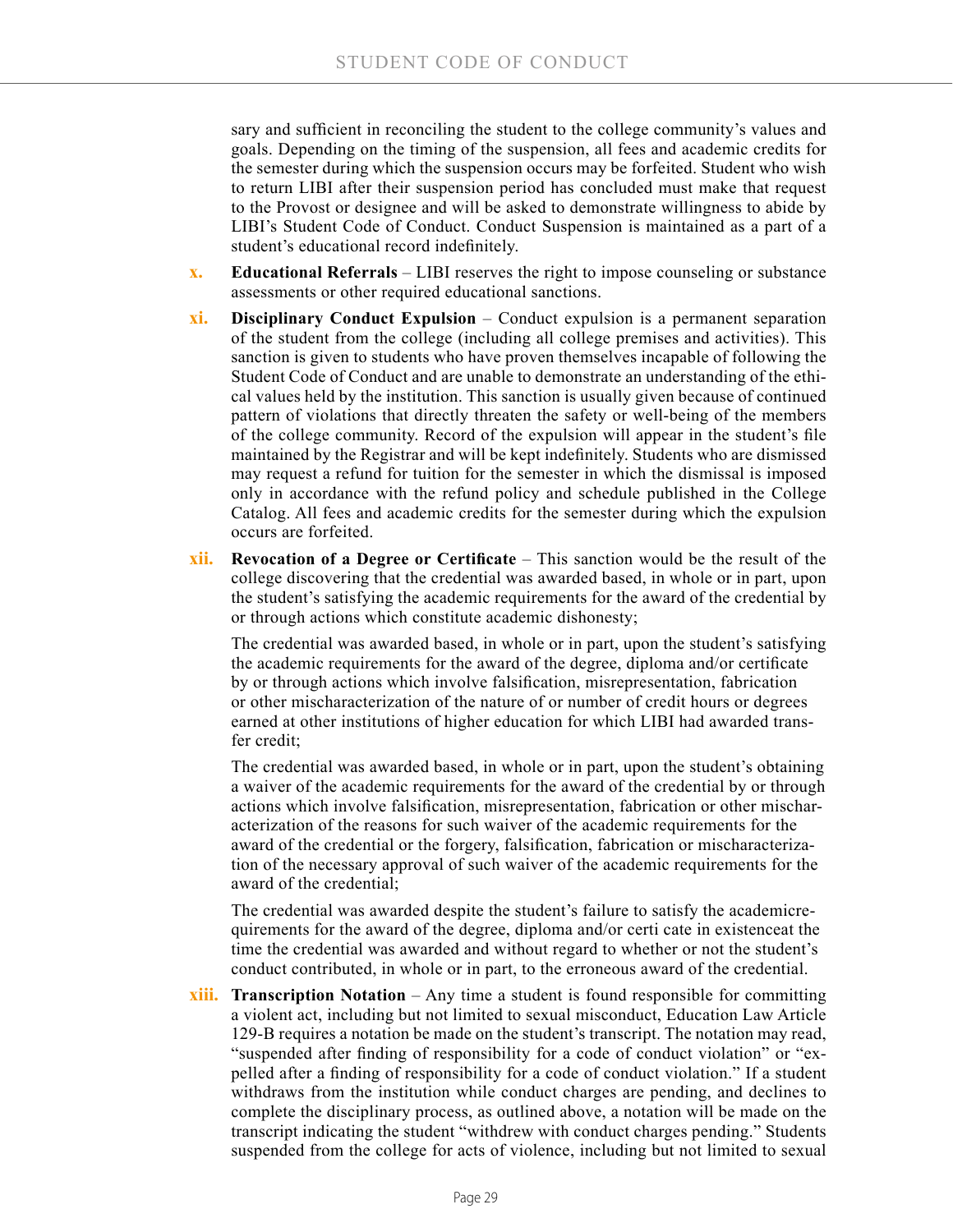misconduct, have the right to request that disciplinary notation be removed from the transcript, one year from the date of their return to the college from suspension. This request needs to be made, in writing, to the Provost, and is not a guarantee the notation will be removed. If a finding of responsibility is vacated, for any reason, any such transcript notation shall be removed.

- **xiv. Other Sanctions** Educational Tasks: Examples of educational tasks include, but are not limited to, essays, assignments, community development initiatives, educational workshops provided by the college or outside entities, etc. The student will be required to submit proof of completion of the educational task from a source deemed appropriate by the college. Other sanctions may include programs related to the nature of the violation, including, but not limited to alcohol/substance education, including alcohol/substance assessment and treatment. Withholding or deferral of issuance of degree or revocation of alumni privileges (if the respondent graduates prior to the conclusion of the disciplinary process).
- **xv. Non-Compliance with Sanctions**  Sanctions imposed through the Student Conduct process are official actions of LIBI. Failure to comply with sanctions that are imposed by hearing panels, or to comply with specific conditions related to the safety and security of any parties while a case is pending, will likely result in additional charges through the Student Conduct process. Students who are going through a conduct process are placed hold by the Office of the Registrar (i.e. affecting the student's ability to register for classes, ability to obtain transcripts, etc.). Non-compliance with sanctions may result in immediate suspension or dismissal from the college.

## **FACTORS CONSIDERED WHEN DETERMINING SANCTIONS**

#### **The following information pertains only to non-sexual assault cases, domestic violence, dating violence, or stalking. For information specific to those categories please see the Enough is Enough Sexual Assault Special Section.**

Sanctions are commensurate with the nature and scope of the violation. Subsequent violations generally result in more serious disciplinary sanctions. The college considers previous violations, and other factors such as the ones listed below when determining appropriate sanctions:

- The nature of the violation;
- The student's scope of involvement;
- The severity of violation(s) and the actual harm caused by the respondent's conduct/behavior;
- The respondent's intentions;
- The impact on the individual(s) involved;
- The impact on the college community;
- The pervasiveness of the behavior;
- **•** The respondent's demonstrated understanding of the transgression and how the behavior violates college policies and values;
- The respondent's acknowledgement of responsibility for improper conduct and sincere remorse;
- The respondent's disciplinary history;
- **•** The respondent's level of cooperation and compliance with directives during the hearing process.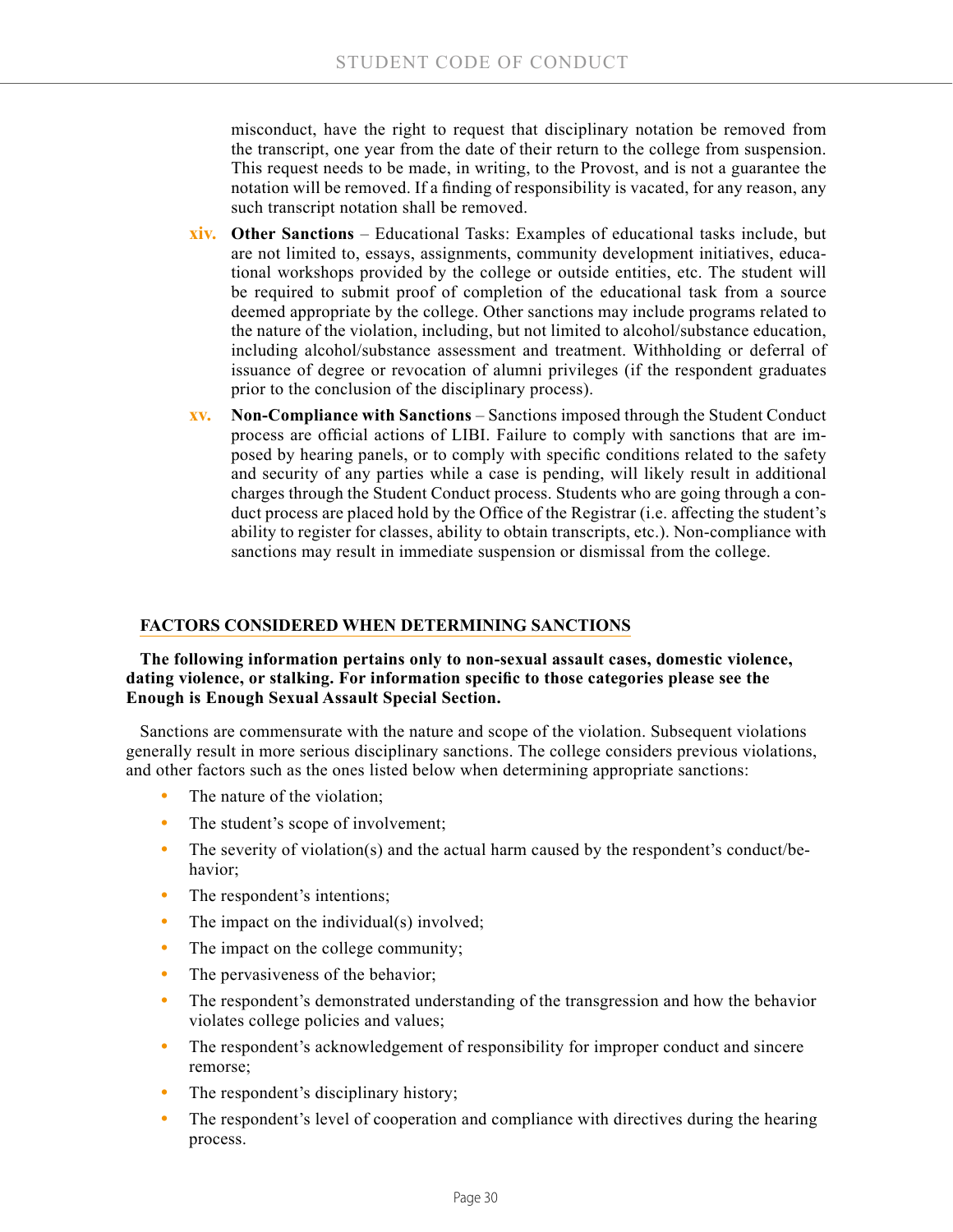This list is not intended to be exhaustive and is only a partial enumeration of the factors considered when determining appropriate sanctions. LIBI evaluates each student's situation individually when considering other mitigating and aggravating factors.

## **DISCIPLINARY FILES AND RECORDS**

Disciplinary files and records are maintained by the Student Conduct Officer for seven years after the student graduates or is inactive, in accordance with institutional record retention policies. In the event of suspension or expulsion, records are maintained as follows:

**• For cases where allegations do not involve sexual assault, domestic violence, dating violence, or staking:**

If a student is suspended for a disciplinary infraction-- the suspension will be noted on the student's transcript and other files maintained by the Registrar. The suspension is noted on the transcript only during the suspension period; *for cases that do not involve sexual assault, domestic violence, dating violence, or stalking,* the notation will be removed from the transcript once the suspension is served and the student returns to good standing.

**• For cases involving sexual assault, domestic violence, dating violence, or stalking** ( applicable regardless of whether the violation occurs on campus, off campus, or while studying abroad):

If the suspension occurs because a student is found responsible after a conduct process (or takes responsibility) for a Code of Conduct violation where allegations involved sexual assault, domestic violence, dating violence, stalking or Clery Act Part I Primary Crimes [1], the Registrar will make the following notation on the student's transcript: "suspended after a finding of responsibility for a code of conduct violation". These notations will appear on the actual transcript and students may not petition to have the notation issued on a separate, detachable paper. This notation will not be removed prior to one year after conclusion of the suspension.

If a finding of responsibility is vacated for any reason, any such transcript notation shall be removed.

Expulsions are permanently noted and remain in the Registrar's files indefinitely regardless of the type of violation. Students expelled after being found responsible (or taking responsibility)for violation of the Code of Conduct where the allegations involved sexual assault, dating violence, domestic violence, or stalking will have the following notation placed on their transcript: "expelled after a finding of responsibility for a code of conduct violation." Notations for expulsion shall not be removed from the student's transcript.

Students who withdraw from the college while conduct charges are pending, and decline to complete the disciplinary process, LIBI will make a notation on the transcript of such students that they "withdrew with conduct charges pending." This notation will stay on the transcript permanently, or until the student returns and participates in the disciplinary process until its conclusion. Returning to participate in the disciplinary proceedings does not preclude the responding student from being found responsible for a conduct violation where a notation of suspension or expulsion is mandated.

<sup>1</sup> Violations equivalent to crimes of violence, as defined in the Clery Act (as updated by the Violence Against Women Act Final Regulations) Part I crimes, as set forth in 34 C.F.R. §668.46(c), that require a transcript notation under §6444(6) are: murder; manslaughter; rape, fondling, incest and statutory rape; robbery; aggravated assault; burglary; motor vehicle theft; and arson.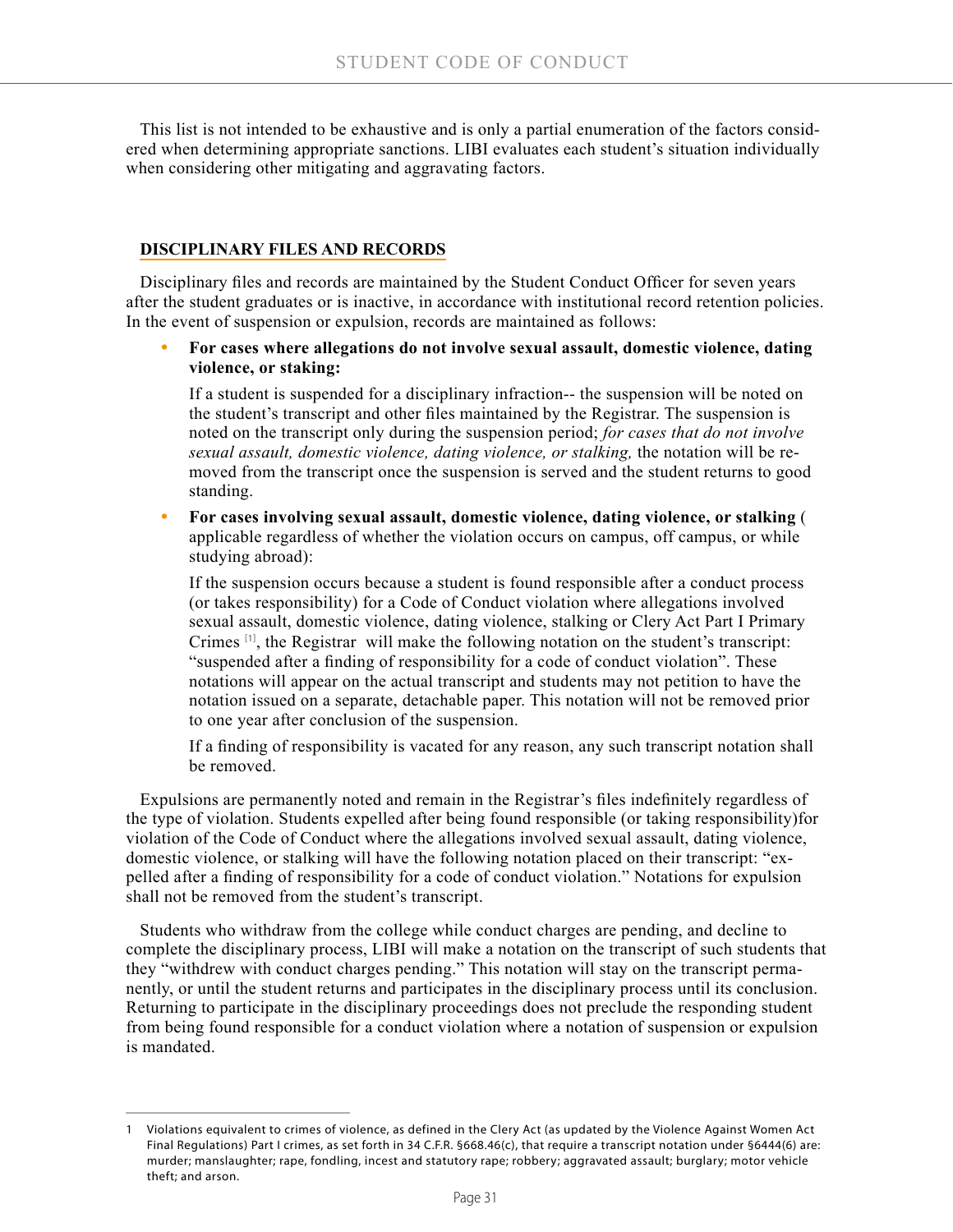Students must understand that actual Clery Act reportability of an incident is not relevant to the question of whether a transcript notation of a violation must be utilized. All students who take responsibility or are found responsible after a Code of Conduct process for a Student Code of Conduct violation whose definition is equivalent to a Clery Part I Primary Crime\*, or who withdraw with conduct charges pending, must have such corresponding notation (described above) on their transcript regardless of where or when the violation occurred.

In all cases, if a finding of responsibility is vacated for any reason, transcript notations will be removed.

Written student appeals to lift transcript notations should be sent to the Provost of the college.

**Provost Johnson** 136-18 39th Avenue Flushing, NY 11354 email: [sjohnson@libi.edu](mailto:sjohnson%40libi.edu?subject=)

Notations involving **suspensions** for Code of Conduct violations related to sexual assault, dating violence, domestic violence, or stalking **may not be lifted until one year after the suspension ends.** A notation for expulsion related to sexual assault, dating violence, domestic violence, or stalking **may not be removed via an appeal to the college.**

A student's conduct record is considered a part of their educational record and may not be disclosed by the college without the written consent of the student(s) to whom the requested information pertains, unless otherwise permitted or required by the Family Educational Rights and Privacy Act of 1974, and Campus Security Act of 1990 or the Clery Act of 1998.

The reporting individual of a violent crime, sexual assault, domestic violence, dating, or stalking offense will be informed of the decision and any sanction resulting from a conduct process with the responding student.

## **TUITION AND FEES**

Students who are suspended or dismissed may request a refund for tuition and fees for the semester on which the sanction is imposed in accordance with the refund policy and schedule published in the College Catalog. Depending on the timing of the suspension, all fees and academic credits for the semester during which the suspension occurs may be forfeited.

# SECTION 7 - STUDENT HEARING PROCEDURES

**Instances where the hearing does not involve Title IX allegations, or allegations of sexual assault, domestic violence, dating violence, or stalking, or in instances when possible sanctions would not include suspension or expulsion from the college if the student were found responsible, are addressed through the following hearing process:**

- **•** Hearings are recorded for purposes of review in the event of an appeal. LIBI will produce a single verbatim record, such as an audio recording or a transcript prepared by one of LIBI's Court Reporting faculty, for all panel hearings. **Deliberations will not be recorded.** The record is LIBI's property and will be maintained according to LIBI's record retention policies.
- **•** Hearings are closed to the public.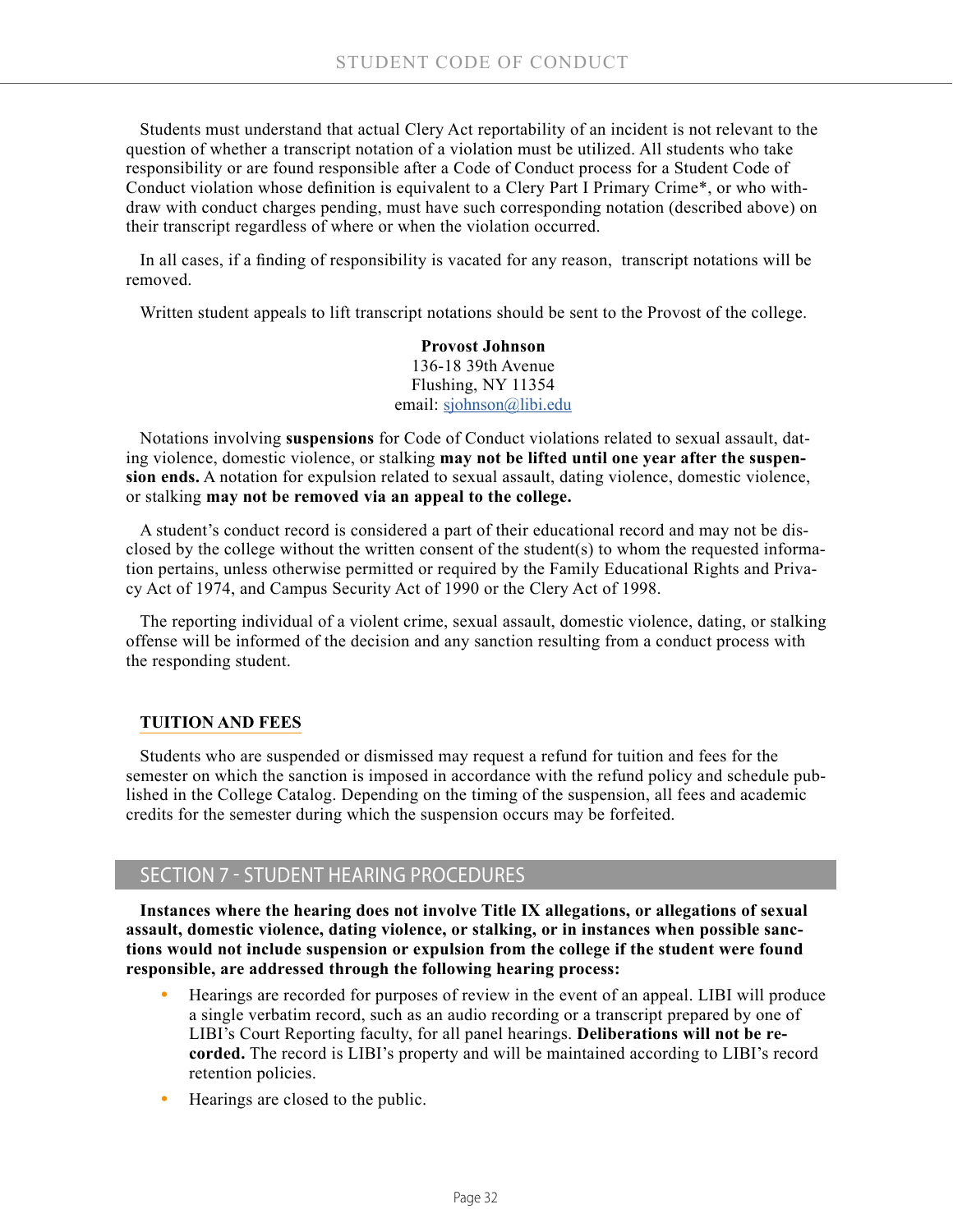In conduct cases where more than one respondent is involved, the allegations will generally be heard jointly; however, the college may opt to conduct the hearing pertinent to each responding party separately. In instances when hearings are conducted jointly, the panel will make separate determinations of responsibility for each responding party.

The respondent and complainant have the following rights:

- *LIBI uses the "more likely than not" standard in cases where sexual or interpersonal violence is alleged and in all other cases where violation of Student Code of Conduct is alleged.*
- **•** To receive advance notice of the alleged violation(s) and the date of the hearing;
- The opportunity to present their version of the events in question;
- **•** To have witnesses present information on their behalf;
- **•** To not participate in or answer any questions during a hearing;
- **•** To question any statements presented against them by submitting written questions to the hearing panel;
- To challenge the objectivity of the hearing;
- **•** Appeal the outcome of the hearing.

Advisors are not permitted during hearing procedures not involving allegations of sexual assault, domestic violence, dating violence or stalking.

## **STANDARD OF PROOF IN CONDUCT PROCEEDINGS**

**"Preponderance of evidence"** refers to the standard used by the conduct hearing panel whereby a respondent will be held liable if fact finders and members of the panel believe that the respondent has more likely than not engaged in the conduct giving rise to liability/responsibility. LIBI uses the "more likely than not" standard in cases where sexual or interpersonal violence is alleged and in all other cases where violation of Student Code of Conduct is alleged. If the standard is met the respondent will be found responsible.

## SECTION 8 - APPEAL PROCESS

The following policy outlines procedures for appealing cases **NOT involving** Sexual Assault, Dating or Domestic Violence, or Stalking. For procedures involving Sexual Assault, Dating or Domestic Violence, or Stalking please refer to the [Enough is Enough Sexual Assault Special Section](https://issuu.com/longislandbusinessinstitute/docs/enough_is_enough_-_ff?e=15759193/61367658).

*An appeal is not a rehearing of the matter and will not be considered simply because the person submitting the appeal disagrees with the outcome.*

## **GROUNDS FOR APPEAL**

Upon receiving notification of the outcome of a student conduct hearing, a respondent and complainant may appeal in writing for any of the following reasons:

- **a.** Procedural error that likely impacted the hearing outcome.
- **b.** New information (applies when there is an acceptable reason to explain why the information could not be presented at the original hearing).
- **c.** Inappropriate sanctions that resulted in one or more of the following: suspension, and/or expulsion.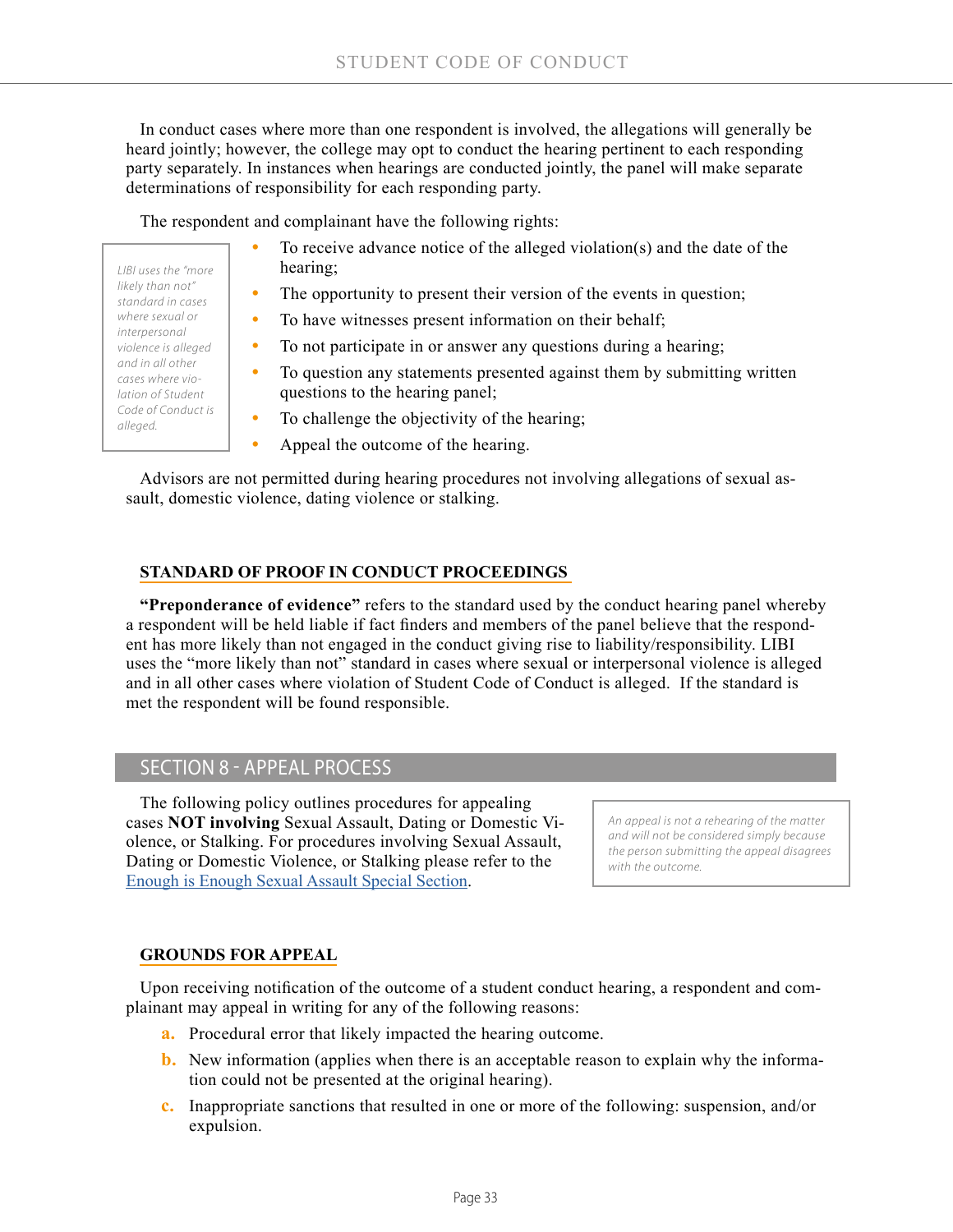### **APPEAL PROCEDURES**

The respondent and complainant must present a written request that specifically articulates one or more reason(s) for appeal from the grounds listed above to the Provost or designee (students will be informed at the time of the hearing if there is a designee) within seven (7) calendar days of notification of the hearing decision. The request must be received by the college no later than the 7th calendar day after the notification of the hearing decision.

The person submitting the appeal must include in the written appeal:

- **a.** the reason(s) for the appeal (simply disagreeing with the outcome is not a valid reason, appeals on fines will not be accepted);
- **b.** the supporting facts;
- **c.** copies of all supporting documents or evidence that was not available at the time of the hearing, but may have changed the outcome if they were;
- **d.** the requested solution;
- **e.** the appeal must include the signature of the person submitting the appeal.

Appeals cannot be submitted by a third party on behalf of the respondent or the complainant.

If the appeal process is permitted to move forward because sufficient information was presented to the Provost, or designee, to warrant the decision to assemble an appeal panel, the parties will be notified in writing. No sanctions will be lifted during the appeal process. If sanctions prohibit contacting another individual, that sanction will also not be lifted. The Provost or designee will assign a board to hear the appeal. Upon considering the appeal, the appeal board may sustain the sanction(s), reduce or increase the severity of the sanction(s), reopen the case with the original Student Conduct Panel, or require that the case be reheard by a new Student Conduct Panel. The record for appeal will be placed in the student conduct file maintained by the Conduct Officer. Decisions on all appeals will be rendered within seven (7) calendar days, absent extenuating circumstances. At the conclusion of any appeal process, the respondent and the complainant will be notified in writing of the outcome of the process. Appeals of expulsion must be submitted to the Office of the President. The College President, the Provost, and the Assistant Campus Director will convene to deliberate the appeal and will render a written decision to the respondent regarding the appeal of an expulsion decision within seven (7) calendar days from the receipt of the appeal. This decision will be final.

## SECTION 9 - PROCESS FOR SEXUAL ASSAULT, DOMESTIC VIOLENCE, DATING VIOLENCE, AND STALKING

#### **NOTIFICATION OF OUTCOME**

For violations concerning alleged sexual assault, domestic violence, dating violence, and stalking both the reporting individual and the respondent will be notified in writing of the final outcome of the disciplinary hearing process, the rationale for the decision, the sanction and the rational for the sanction. LIBI will provide the parties with simultaneous notice of the outcome. Both the reporting individual and the respondent will have the right to appeal the decision and sanctions. The allotted time to appeal is (seven) 7 calendar days from the receipt of the decision. If there is no appeal within the allotted time, LIBI will provide notice to the parties when the outcome becomes final because the time for an appeal has expired.

For all other conduct violations, not stemming from allegations of sexual misconduct, relationship violence, or stalking, the respondent will be notified in writing of the final outcome of the disciplinary hearing process as well as any sanctions.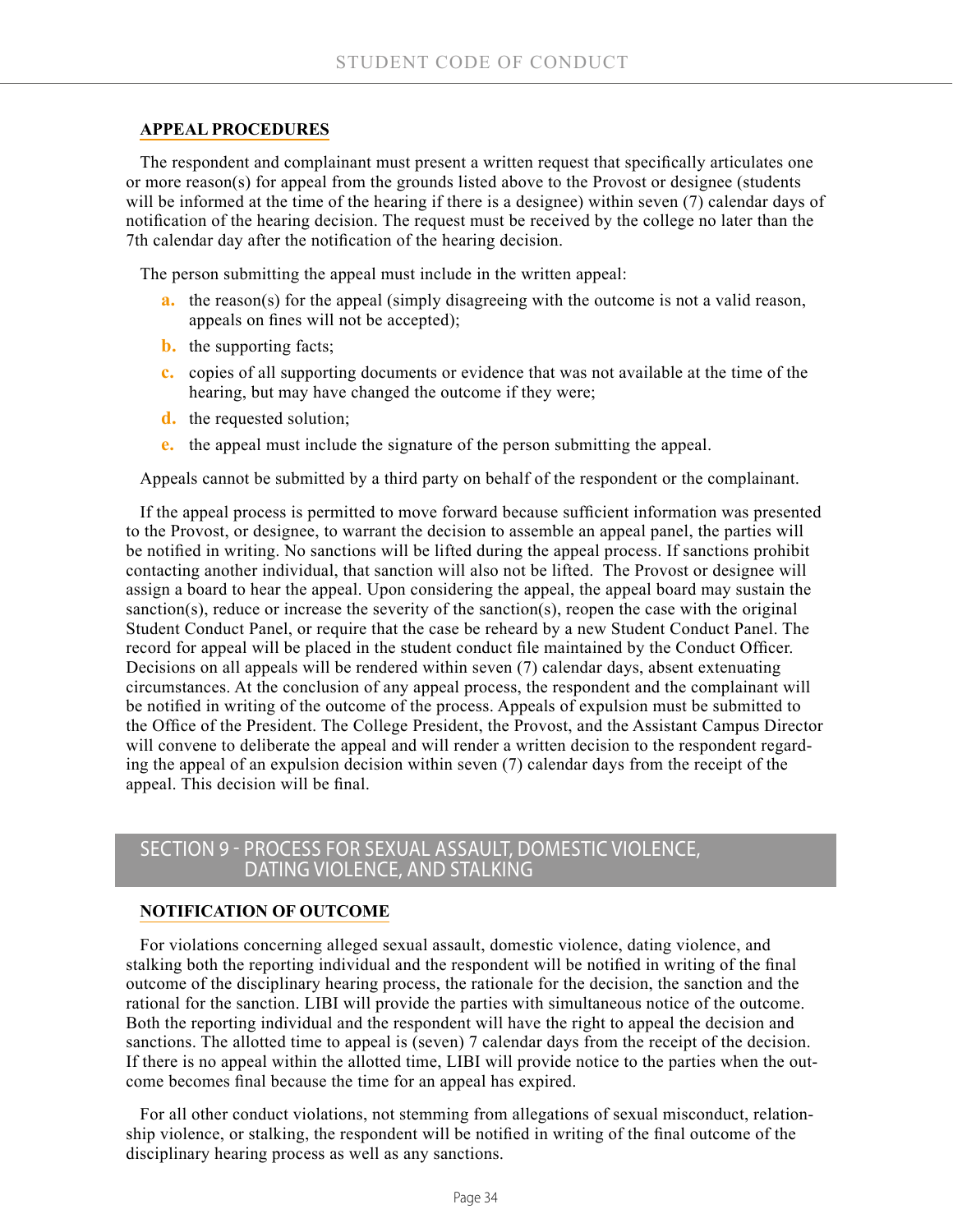#### **APPEAL PROCESS**

Both the respondent and the reporting individual may appeal the decision and/or the sanction(s) within 7 calendar days from the receipt of the letter outlining the finding and sanctions (if applicable). The appeal should be addressed to the college official whose contact information is on the decision letter.

Failure to notify the college of the request to appeal within the allotted time will render the original decision final. If there is no appeal, LIBI will provide notice to the parties when the outcome becomes final because the time for an appeal has expired.

Upon the receipt of the written request for appeal, LIBI will assemble an Appeals Panel. The college will generally hold the appeals hearing within five (5) days from the receipt of the written appeal. The Appeals Panel will be comprised of three (3) members other than individuals who made the initial decision. The Chair of the Faculty Governance Council, the Assistant Campus Director, and the Director of the Academic Success Center are the standing members of the Appeals Panel. In the event that a conflict of interest exists, or one of the members is unavailable, the Provost will appoint a replacement member from the faculty. The Appeals Panel will reach their decision by majority vote.

The procedure to file an appeal is as follows:

- **1.** The appeal must be in writing.
- **2.** The appeal must be filed with 7 calendar days from the receipt of the decision/sanction **letter**
- **3.** The party appealing must clearly and specifically provide the grounds for appeal. Disagreement with the finding or sanction is not, by itself, a ground for appeal.
- **4.** The appealing party must also submit copies of any and all materials the party wishes to provide as evidence for his or her appeal.

#### **Grounds for appeal are:**

Appeals must be in writing. They must be made within seven (7) calendar days.

There are three grounds for appeal:

**(i) Procedural error:**

A procedural error occurred that significantly impacted the outcome of the determination. The party seeking an appeal must clearly and specifically demonstrate that the student was denied a fair review by identify and detailing each alleged error within the investigative and/or hearing process and how those error(s) substantially affected the decision of the Hearing Panel to the detriment of the appealing party.

#### **(ii) New information:**

New information that was unavailable and could not have been obtained at the time of the hearing has become available, and the consideration of this new information could impact the outcome.

#### **(iii) Excessive or insufficient sanction:**

The sanctions are not consistent with the severity of the alleged sexual misconduct.

Sanctions shall remain in effect pending the resolution of any timely appeal.

**a.** No additional evidence is allowed and no witnesses will be heard during an appeal hearing, except for appeals brought under **(ii)** above. For grievance **(i)** and